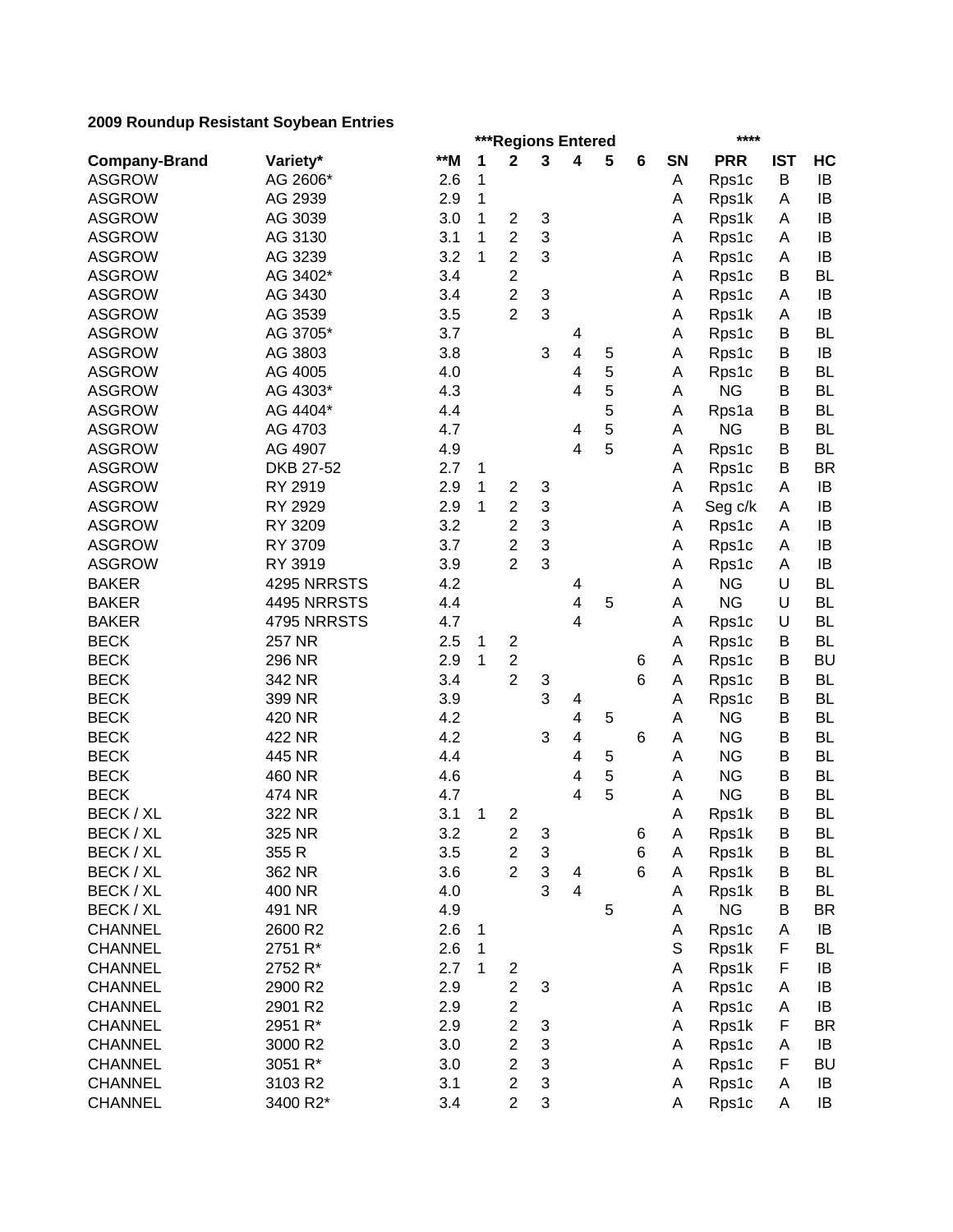|                      |                              |       |   |                |                           | ***Regions Entered           |   |   |                  | ****               |            |           |
|----------------------|------------------------------|-------|---|----------------|---------------------------|------------------------------|---|---|------------------|--------------------|------------|-----------|
| <b>Company-Brand</b> | Variety*                     | $**M$ | 1 | $\mathbf 2$    | 3                         | 4                            | 5 | 6 | <b>SN</b>        | <b>PRR</b>         | <b>IST</b> | HC        |
| <b>CHANNEL</b>       | 3451 R*                      | 3.4   |   | $\overline{c}$ | 3                         |                              |   |   | Α                | Rps1c              | F          | <b>BL</b> |
| <b>CHANNEL</b>       | 3500 R2*                     | 3.5   |   | $\overline{2}$ | 3                         |                              |   |   | Α                | <b>NG</b>          | A          | IB        |
| <b>CHANNEL</b>       | 3501 R2                      | 3.5   |   | $\overline{2}$ | 3                         |                              |   |   | А                | Rps1c              | Α          | IB        |
| <b>CHANNEL</b>       | 3600 R2                      | 3.6   |   |                | 3                         |                              |   |   | Α                | <b>NG</b>          | Α          | IB        |
| <b>CHANNEL</b>       | 3800 R2                      | 3.8   |   |                |                           | 4                            |   |   | Α                | <b>NG</b>          | Α          | IB        |
| <b>CHANNEL</b>       | 3951 R*                      | 3.9   |   |                | 3                         |                              |   |   | A                | Rps1c              | F          | <b>BU</b> |
| <b>CHANNEL</b>       | 4000 R2                      | 4.0   |   |                |                           | 4                            |   |   | Α                | <b>NG</b>          | A          | IB        |
| <b>CHANNEL</b>       | XPR-4509                     | 4.5   |   |                |                           | 4                            |   |   | Α                | Rps1c              | A          | IB        |
| <b>CHANNEL</b>       | XPR-4609                     | 4.6   |   |                |                           | $\overline{\mathbf{4}}$      |   |   | A                | <b>NG</b>          | A          | IB        |
| <b>CROPLAN</b>       | RC 3757*                     | 3.7   | 1 | $\overline{2}$ | 3                         | 4                            | 5 | 6 | A                | Rps1c              | F          | IB        |
| <b>CROPLAN</b>       | RC 3864*                     | 3.8   |   | $\overline{2}$ | $\ensuremath{\mathsf{3}}$ | 4                            | 5 | 6 | A                | Rps1c              | F          | <b>BU</b> |
| <b>CROPLAN</b>       | RC 3967*                     | 3.9   |   | $\overline{2}$ | 3                         | 4                            | 5 | 6 | A                | Rps1c              | F          | <b>BL</b> |
| <b>DAIRYLAND</b>     | DSR-2300 RR*                 | 2.3   | 1 |                |                           |                              |   |   | O                | Rps1k              | U          | <b>BL</b> |
| <b>DAIRYLAND</b>     | DSR-234 RR*                  | 2.3   | 1 |                |                           |                              |   |   | S                | Rps1k              | U          | <b>BL</b> |
| <b>DAIRYLAND</b>     | DSR-2440 R2Y                 | 2.4   | 1 |                |                           |                              |   |   | Α                | Rps1c              | В          | IB        |
| <b>DAIRYLAND</b>     | <b>DSR-2560 RR</b>           | 2.5   | 1 |                |                           |                              |   |   | O                | <b>NG</b>          | U          | <b>BL</b> |
| <b>DAIRYLAND</b>     | DSR-2770 RR*                 | 2.7   | 1 |                | 3                         |                              |   |   | O                | Rps1k              | U          | <b>BL</b> |
| <b>DAIRYLAND</b>     | DSR-2929 RR*                 | 2.9   | 1 | $\overline{c}$ | 3                         |                              |   | 6 | Α                | Rps1k              | U          | <b>BL</b> |
| <b>DAIRYLAND</b>     | DSR-2930 R2Y                 | 2.9   | 1 | $\overline{2}$ |                           |                              |   |   | А                | Rps1c              | U          | <b>BL</b> |
| <b>DAIRYLAND</b>     | DSR-3003 RRSTS*              | 3.0   | 1 |                |                           |                              |   |   | S                | <b>NG</b>          | U          | <b>BL</b> |
| <b>DAIRYLAND</b>     | DSR-3017 R2Y                 | 3.0   | 1 | $\overline{c}$ |                           |                              |   |   | $\mathbb S$      | Rps1k              | U          | <b>BL</b> |
| <b>DAIRYLAND</b>     | DSR-3155 RR*                 | 3.1   |   | $\mathbf{2}$   |                           |                              |   |   | Α                |                    | U          | IB        |
| <b>DAIRYLAND</b>     | DSR-3265 RR*                 | 3.2   | 1 | $\overline{2}$ | 3                         |                              |   |   | Α                | Rps1c<br><b>NG</b> | U          | BL        |
| <b>DAIRYLAND</b>     | DSR-3315 R2Y                 | 3.3   |   | $\overline{2}$ |                           |                              |   |   | S                |                    | U          | IB        |
| <b>DAIRYLAND</b>     |                              | 3.6   |   | $\overline{2}$ | 3                         |                              |   |   | S                | Rps1c              | A          | BL        |
| <b>DAIRYLAND</b>     | DSR-3636 R2Y<br>DSR-3675 RR* | 3.6   |   | $\overline{2}$ | 3                         | 4<br>$\overline{\mathbf{4}}$ |   |   | A                | Rps1c<br><b>NG</b> | U          | <b>BL</b> |
| <b>DAIRYLAND</b>     | DSR-4300 RR*                 | 4.3   |   |                |                           | 4                            | 5 |   |                  | <b>NG</b>          | U          | BL        |
|                      |                              |       |   |                |                           |                              |   |   | А<br>$\mathbb S$ | <b>NG</b>          | U          |           |
| <b>DAIRYLAND</b>     | DST 25-003 R2Y               | 2.5   | 1 |                |                           |                              |   |   |                  |                    |            | IB        |
| <b>DAIRYLAND</b>     | DST 28-004 R2Y               | 2.8   |   | $\overline{2}$ |                           |                              |   | 6 | Α                | ?                  | U          | IB        |
| <b>DELTA GROW</b>    | 4150 RR                      | 4.1   |   |                |                           |                              | 5 | 6 | A                | Rps1a              | F          | <b>BL</b> |
| <b>DELTA GROW</b>    | <b>4470 RRSTS</b>            | 4.4   |   |                |                           |                              | 5 | 6 | A                | <b>NG</b>          | U          | <b>BL</b> |
| <b>DELTA GROW</b>    | 4770 RR                      | 4.7   |   |                |                           |                              | 5 |   | A                | <b>NG</b>          | F          | <b>BL</b> |
| <b>DELTA GROW</b>    | 4780 RR                      | 4.7   |   |                |                           |                              | 5 |   | Α                | Rps1c              | F          | <b>BL</b> |
| <b>DELTA GROW</b>    | 4870 RR                      | 4.8   |   |                |                           |                              | 5 |   | Α                | Rps1a              | F          | <b>BL</b> |
| <b>DELTA GROW</b>    | 4970 RR                      | 4.9   |   |                |                           |                              | 5 |   | A                | Rps1k              | F          | BL        |
| <b>DELTA GROW</b>    | 4975 RR                      | 4.9   |   |                |                           |                              | 5 |   | Α                | <b>NG</b>          | F          | BL        |
| <b>DERAEDT</b>       | 2323 RR*                     | 2.3   | 1 |                |                           |                              |   |   | $\mathbb S$      | <b>NG</b>          | B          | <b>BL</b> |
| <b>DERAEDT</b>       | 2523 RR                      | 2.5   | 1 |                |                           |                              |   |   | S                | $\overline{?}$     | B          | <b>BL</b> |
| <b>DERAEDT</b>       | 2788 RRN*                    | 2.7   | 1 |                |                           |                              |   |   | А                | <b>NG</b>          | B          | <b>BL</b> |
| <b>DIENER</b>        | 3121 CR2*                    | 3.1   | 1 | $\overline{c}$ | 3                         |                              |   |   | Α                | Rps1c              | A          | IB        |
| <b>DIENER</b>        | 3521 CR2*                    | 3.5   |   | $\overline{c}$ | 3                         | 4                            |   |   | Α                | Rps1c              | A          | <b>BU</b> |
| <b>DIENER</b>        | 3820 CR*                     | 3.8   |   | $\overline{2}$ | 3                         | $\overline{\mathbf{4}}$      |   |   | A                | Rps1c              | А          | IB        |
| DYNA-GRO             | 32X39*                       | 3.9   |   |                | 3                         | 4                            | 5 |   | Α                | Rps1c              | B          | BL        |
| DYNA-GRO             | 33A40*                       | 4.0   |   |                | 3                         | 4                            | 5 |   | A                | <b>NG</b>          | В          | <b>BL</b> |
| DYNA-GRO             | 36C44*                       | 4.4   |   |                |                           | 4                            | 5 |   | Α                | <b>NG</b>          | B          | BL        |
| DYNA-GRO             | 36K26                        | 2.6   | 1 |                |                           |                              |   |   | Α                | Rps1k              | В          | IB        |
| DYNA-GRO             | 37A31                        | 3.1   | 1 | $\overline{c}$ |                           |                              |   |   | A                | Rps1c              | B          | IB        |
| DYNA-GRO             | 37C38*                       | 3.8   |   | $\overline{c}$ | 3                         |                              |   |   | A                | Rps1c              | В          | <b>BU</b> |
| DYNA-GRO             | 37P37*                       | 3.7   |   | $\overline{2}$ | 3                         | 4                            | 5 |   | A                | Rps1c              | В          | IB        |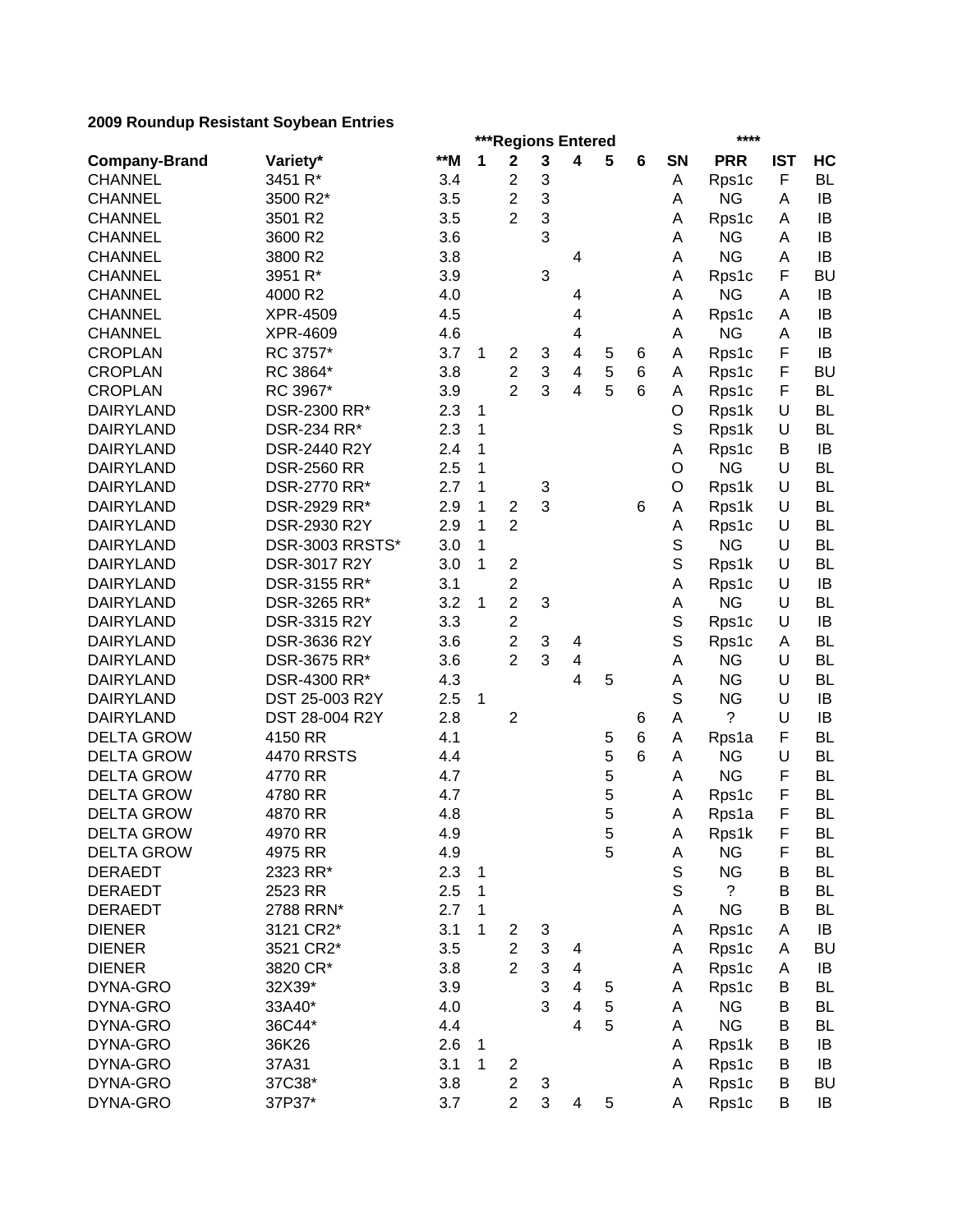|                         |                     | ***Regions Entered<br>**** |   |                         |                                |                         |        |   |             |                    |            |                |  |
|-------------------------|---------------------|----------------------------|---|-------------------------|--------------------------------|-------------------------|--------|---|-------------|--------------------|------------|----------------|--|
| <b>Company-Brand</b>    | Variety*            | **M                        | 1 | $\mathbf 2$             | 3                              | 4                       | 5      | 6 | <b>SN</b>   | <b>PRR</b>         | <b>IST</b> | HC             |  |
| DYNA-GRO                | 38R33               | 3.3                        |   | $\mathbf 2$             |                                |                         |        |   | Α           | Rps1c              | B          | IB             |  |
| DYNA-GRO                | 37RY29              | 2.9                        | 1 | $\overline{c}$          |                                |                         |        |   | А           | Rps1c              | A          | IB             |  |
| DYNA-GRO                | 37RY35              | 3.5                        |   | $\overline{2}$          |                                |                         |        |   | S           | Rps1c              | B          | <b>BR</b>      |  |
| DYNA-GRO                | 39RY36              | 3.6                        |   |                         | 3                              |                         |        |   | А           | <b>NG</b>          | A          | M              |  |
| DYNA-GRO                | 32RY38              | 3.8                        |   |                         | 3                              | $\overline{4}$          |        |   | A           | <b>NG</b>          | Α          | <b>BR</b>      |  |
| DYNA-GRO                | 31RY39              | 3.9                        |   |                         | 3                              |                         |        |   | A           | <b>NG</b>          | A          | <b>BR</b>      |  |
| DYNA-GRO                | 33G48               | 4.8                        |   |                         |                                |                         | 5      |   | Α           | Rps1k              | В          | <b>BL</b>      |  |
| DYNA-GRO                | V25N9RR             | 2.5                        | 1 |                         |                                |                         |        |   | A           | <b>NG</b>          | B          | <b>BL</b>      |  |
| DYNA-GRO                | V39N9RR             | 3.9                        |   |                         | 3                              | 4                       |        |   | Α           | Rps1c              | B          | <b>BL</b>      |  |
| DYNA-GRO                | V42N9RS*            | 4.2                        |   |                         |                                | 4                       | 5      |   | Α           | <b>NG</b>          | В          | <b>BL</b>      |  |
| DYNA-GRO                | V47N9RS             | 4.7                        |   |                         |                                | 4                       | 5      |   | Α           | Rps1c              | В          | <b>BL</b>      |  |
| <b>EXCEL</b>            | 8216 NRR*           | 2.1                        | 1 |                         |                                |                         |        |   | А           | Rps1k              | U          | <b>BL</b>      |  |
| <b>EXCEL</b>            | 8238 RR             | 2.3                        | 1 |                         |                                |                         |        |   | S           | <b>NG</b>          | U          | <b>BL</b>      |  |
| <b>EXCEL</b>            | 8244 NApRR*         | 2.6                        | 1 | $\overline{2}$          | 3                              |                         |        | 6 | Α           | <b>NG</b>          | U          | <b>BU</b>      |  |
| <b>EXCEL</b>            | 8250 NApRR          | 2.5                        | 1 |                         |                                |                         |        |   | A           | <b>NG</b>          | U          | IB             |  |
| <b>EXCEL</b>            | 8252 RR             | 2.5                        | 1 |                         |                                |                         |        |   | S           | <b>NG</b>          | U          | <b>BL</b>      |  |
| <b>EXCEL</b>            | 8267 NApRR*         | 2.8                        | 1 | $\overline{2}$          | 3                              |                         |        | 6 | A           | <b>NG</b>          | U          | <b>BU</b>      |  |
| <b>EXCEL</b>            | 8273 RR             | 2.7                        | 1 |                         |                                |                         |        |   | S           | Rps1k              | U          | <b>BL</b>      |  |
| <b>EXCEL</b>            | 8288 NNRR*          | 2.8                        | 1 |                         |                                |                         |        |   | Α           | Rps1k              | U          | IB             |  |
| <b>EXCEL</b>            | 8394 NRR            | 3.9                        |   |                         |                                | 4                       |        |   | Α           | Rps1c              | U          | <b>BU</b>      |  |
| <b>EXCEL</b>            | 8402 NNRRSTS        | 4.0                        |   |                         |                                | $\overline{\mathbf{4}}$ |        |   | Α           | Rps1c              | U          | <b>BR</b>      |  |
| <b>EXCEL</b>            | 8407 NRR            | 4.0                        |   |                         | 3                              | $\overline{4}$          |        |   | Α           | Rps1c              | U          | IB             |  |
| <b>EXCEL</b>            | 8442 NRR            | 4.2                        |   |                         | 3                              |                         |        |   | A           | <b>NG</b>          | U          | <b>BL</b>      |  |
| <b>EXCEL</b>            | 8454 NRRSTS         | 4.5                        |   |                         | 3                              |                         |        |   | Α           | <b>NG</b>          | U          | <b>BL</b>      |  |
| <b>EXCEL</b>            | 8482 RR             | 4.8                        |   |                         |                                | 4                       |        |   | S           | Rps1k              | U          | <b>BL</b>      |  |
| <b>FIELDER'S CHOICE</b> | NG 3404 NR*         | 3.4                        |   |                         | 3                              |                         |        |   | Α           | Rps1c              | U          | <b>BL</b>      |  |
| FIELDER'S CHOICE        | <b>NG 3880 NRS*</b> | 3.8                        |   |                         | 3                              |                         |        |   | Α           | Rps1c              | U          | <b>BU</b>      |  |
| <b>FONTANELLE</b>       | 69N23*              | 2.9                        | 1 | $\overline{\mathbf{c}}$ |                                |                         |        |   | Α           | Rps1c              | Α          | IB             |  |
| <b>FONTANELLE</b>       | 70N10*              | 3.0                        | 1 | $\overline{c}$          |                                |                         |        |   | Α           | Rps1c              | Α          | IB             |  |
| <b>FONTANELLE</b>       | 71N02*              | 3.0                        | 1 | $\mathbf 2$             |                                |                         |        |   | Α           | Rps1c              | Α          | IB             |  |
| <b>FONTANELLE</b>       | 71N17*              | 3.1                        | 1 | $\overline{2}$          |                                |                         |        |   | Α           | Rps1c              | A          | IB             |  |
| <b>FONTANELLE</b>       | 73N19*              | 3.3                        | 1 | $\overline{c}$          |                                |                         |        |   | A           | Rps1c              | Α          | IB             |  |
| <b>FS HISOY</b>         | A 09-29             | 2.9                        | 1 | $\boldsymbol{2}$        |                                |                         |        |   | A           | Rps1c              | B          | IB             |  |
| <b>FS HISOY</b>         | A 09-301            | 3.0                        | 1 | $\overline{2}$          |                                |                         |        |   | A           | Rps1c              | B          | IB             |  |
| FS HISOY                | A 09-311            | 3.1                        | 1 | $\boldsymbol{2}$        |                                |                         |        |   | A           | Rps1c              | B          | IB             |  |
| <b>FS HISOY</b>         | A 09-321            | 3.2                        |   | $\overline{c}$          |                                |                         |        |   |             |                    | B          |                |  |
|                         | A 09-36             |                            |   | $\overline{2}$          | $\ensuremath{\mathsf{3}}$<br>3 |                         |        |   | Α           | Rps1c<br><b>NG</b> | B          | IB             |  |
| <b>FS HISOY</b>         |                     | 3.6                        |   |                         | 3                              |                         |        |   | Α           | <b>NG</b>          |            | M<br><b>BR</b> |  |
| <b>FS HISOY</b>         | A 09-381            | 3.8                        |   |                         | 3                              | 4                       |        |   | Α           |                    | B          |                |  |
| <b>FS HISOY</b>         | A 09-382            | 3.8                        |   |                         |                                | 4                       |        |   | Α           | <b>NG</b>          | B          | BL             |  |
| <b>FS HISOY</b>         | A 09-45             | 4.5                        |   |                         |                                | 4                       | 5<br>5 |   | S           | Rps1c              | B          | <b>BL</b>      |  |
| <b>FS HISOY</b>         | A 09-47             | 4.7                        |   |                         |                                | 4                       |        |   | $\mathbb S$ | <b>NG</b>          | B          | BL             |  |
| <b>FS HISOY</b>         | <b>HS 25R80</b>     | 2.5                        | 1 |                         |                                |                         |        |   | Α           | Rps1k              | B          | IB             |  |
| <b>FS HISOY</b>         | <b>HS 29R80</b>     | 2.9                        | 1 | 2                       |                                |                         |        |   | Α           | Rps1k              | В          | BL             |  |
| <b>FS HISOY</b>         | <b>HS 30R72</b>     | 3.0                        | 1 | $\overline{\mathbf{c}}$ |                                |                         |        |   | Α           | Rps1k              | B          | <b>BR</b>      |  |
| FS HISOY                | <b>HS 33R70</b>     | 3.3                        |   | $\boldsymbol{2}$        | 3                              |                         |        |   | Α           | Rps1c              | B          | IB             |  |
| <b>FS HISOY</b>         | <b>HS 3466</b>      | 3.5                        |   | $\overline{2}$          | 3                              |                         |        |   | Α           | Rps1c              | В          | <b>BL</b>      |  |
| <b>FS HISOY</b>         | <b>HS 3766</b>      | 3.7                        |   |                         | 3                              | 4                       |        |   | Α           | <b>NG</b>          | В          | IB             |  |
| <b>FS HISOY</b>         | <b>HS 38R80</b>     | 3.8                        |   |                         | 3                              | 4                       |        |   | Α           | Rps1c              | B          | IB             |  |
| <b>FS HISOY</b>         | <b>HS 39R70</b>     | 3.9                        |   |                         | 3                              | $\overline{\mathbf{4}}$ | 5      |   | Α           | Rps1c              | B          | <b>BL</b>      |  |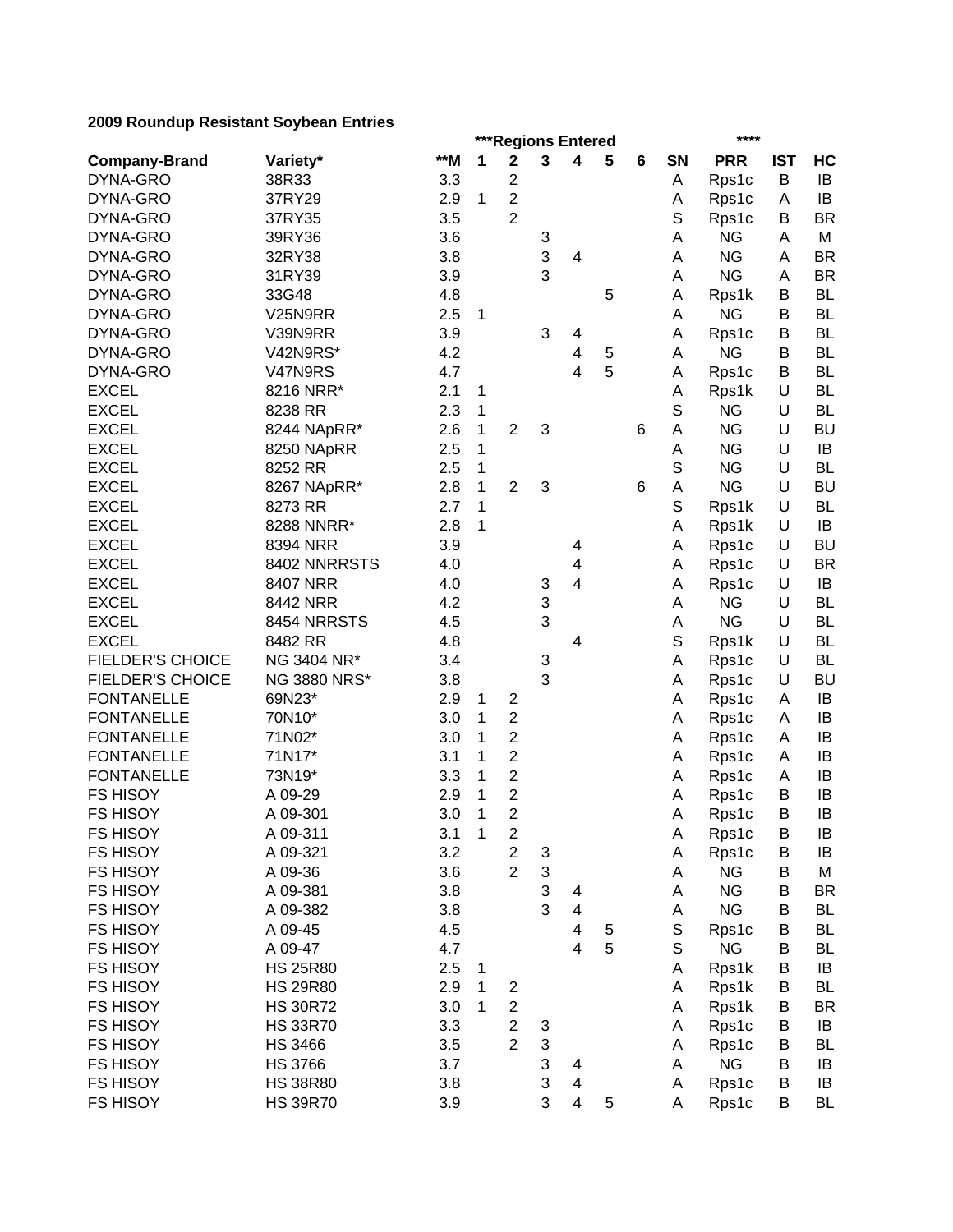|                      | ***Regions Entered         |       |   |                         |        |                |        |   |             |            | ****       |           |  |  |
|----------------------|----------------------------|-------|---|-------------------------|--------|----------------|--------|---|-------------|------------|------------|-----------|--|--|
| <b>Company-Brand</b> | Variety*                   | $**M$ | 1 | $\mathbf 2$             | 3      | 4              | 5      | 6 | <b>SN</b>   | <b>PRR</b> | <b>IST</b> | HC        |  |  |
| <b>FS HISOY</b>      | <b>HS 41T80</b>            | 4.1   |   |                         |        | 4              | 5      |   | Α           | <b>NG</b>  | B          | <b>BL</b> |  |  |
| <b>FS HISOY</b>      | <b>HS 4366</b>             | 4.3   |   |                         |        | 4              | 5      |   | A           | <b>NG</b>  | B          | <b>BL</b> |  |  |
| <b>FS HISOY</b>      | <b>HS 45T70</b>            | 4.5   |   |                         |        | 4              | 5      |   | A           | <b>NG</b>  | B          | <b>BL</b> |  |  |
| <b>FS HISOY</b>      | <b>HS 46T80</b>            | 4.6   |   |                         |        | 4              | 5      |   | Α           | <b>NG</b>  | B          | <b>BL</b> |  |  |
| <b>FS HISOY</b>      | <b>HS 48R70</b>            | 4.8   |   |                         |        | 4              | 5      |   | Α           | Rps1c      | B          | <b>BL</b> |  |  |
| <b>FS HISOY</b>      | R 09-24                    | 2.4   | 1 |                         |        |                |        |   | $\mathbb S$ | <b>NG</b>  | B          | <b>BL</b> |  |  |
| <b>G2 GENETICS</b>   | 6279                       | 2.7   |   | $\overline{\mathbf{c}}$ | 3      |                |        |   | $\mathbb S$ | Rps1k      | В          | <b>BL</b> |  |  |
| <b>G2 GENETICS</b>   | 6311                       | 3.1   | 1 | $\overline{2}$          | 3      |                |        |   | $\mathbb S$ | Rps1k      | B          | <b>BL</b> |  |  |
| <b>G2 GENETICS</b>   | 6369                       | 3.6   |   | $\overline{2}$          |        |                |        |   | S           | Rps1k      | B          | <b>BL</b> |  |  |
| <b>G2 GENETICS</b>   | 7226                       | 2.2   | 1 |                         |        |                |        |   | B           | Rps1k      | B          | <b>BL</b> |  |  |
| <b>G2 GENETICS</b>   | 7255                       | 2.5   | 1 | $\boldsymbol{2}$        |        |                |        |   | Α           | Rps1k      | В          | <b>BL</b> |  |  |
| <b>G2 GENETICS</b>   | 7309                       | 3.0   | 1 | $\overline{2}$          |        |                |        |   | Α           | <b>NG</b>  | В          | <b>BL</b> |  |  |
| <b>G2 GENETICS</b>   | 7329                       | 3.2   |   | $\overline{2}$          |        |                |        |   | A           | Rps1k      | В          | <b>BR</b> |  |  |
| <b>G2 GENETICS</b>   | 7333                       | 3.3   |   |                         | 3      |                |        |   | A           | Rps1c      | В          | <b>BL</b> |  |  |
| <b>G2 GENETICS</b>   | 7339                       | 3.3   | 1 | $\overline{\mathbf{c}}$ | 3      | 4              |        |   | A           | Rps1k      | B          | <b>BL</b> |  |  |
| <b>G2 GENETICS</b>   | 7373                       | 3.7   |   | $\overline{\mathbf{c}}$ | 3      | 4              |        |   | A           | Rps1k      | B          | <b>BL</b> |  |  |
| <b>G2 GENETICS</b>   | 7389                       | 3.8   |   | $\overline{2}$          | 3      |                |        |   | Α           | Rps1k      | B          | <b>BL</b> |  |  |
| <b>G2 GENETICS</b>   | 7392                       | 3.9   |   |                         |        | 4              |        |   | Α           | <b>NG</b>  | B          | <b>BR</b> |  |  |
| <b>G2 GENETICS</b>   | 7419                       | 4.1   |   |                         | 3      | 4              |        |   | Α           | Rps1k      | B          | <b>BL</b> |  |  |
| <b>G2 GENETICS</b>   | 7479                       | 4.7   |   |                         |        | 4              |        |   | Α           | <b>NG</b>  | В          | <b>BL</b> |  |  |
| <b>G2 GENETICS</b>   | 7288*                      | 2.8   | 1 | $\overline{2}$          |        |                |        |   | B           | Rps1k      | B          | <b>BL</b> |  |  |
| <b>G2 GENETICS</b>   | 7299                       | 2.9   |   |                         | 3      |                |        |   | Α           | Rps1k      | B          | <b>BR</b> |  |  |
| <b>G2 GENETICS</b>   | 7439 S                     | 4.3   |   |                         | 3      | 4              |        |   | Α           | <b>NG</b>  | B          | <b>BL</b> |  |  |
| <b>GREAT HEART</b>   | GT-327 CRR*                | 3.2   | 1 | $\overline{2}$          | 3      |                |        | 6 | Α           | Rps1a      | B          | <b>BL</b> |  |  |
| <b>GREAT HEART</b>   | GT-353 CRS*                | 3.5   | 1 | $\overline{2}$          | 3      | 4              |        | 6 | Α           | Rps1c      | B          | IB        |  |  |
| <b>GREAT HEART</b>   | GT-372 CR2                 | 3.7   |   | $\overline{2}$          | 3      |                |        | 6 | Α           | <b>NG</b>  | B          | IB        |  |  |
| <b>GREAT HEART</b>   | GT-376 CRS*                | 3.7   | 1 | $\overline{2}$          | 3      | 4              |        | 6 | Α           | Rps1c      | B          | <b>BU</b> |  |  |
| <b>GREAT HEART</b>   | GT-406 CR2                 | 4.0   |   |                         |        |                |        | 6 |             | <b>NG</b>  | B          | <b>BL</b> |  |  |
| <b>GREAT HEART</b>   | GT-431 CR2                 | 4.3   |   |                         |        | 4              |        |   | Α           | Rps1k      | В          | BL        |  |  |
|                      |                            |       |   |                         |        | 4              | 5<br>5 |   | A           |            |            | <b>BR</b> |  |  |
| <b>GREAT HEART</b>   | GT-438 CRR*<br>GT-443 CRS* | 4.3   |   |                         | 3<br>3 | 4              |        | 6 | A           | Rps1c      | B<br>B     | <b>BL</b> |  |  |
| <b>GREAT HEART</b>   |                            | 4.4   |   |                         |        | 4              | 5      |   | Α           | <b>NG</b>  |            |           |  |  |
| <b>GREAT HEART</b>   | GT-474 CRS*                | 4.7   |   |                         |        | 4              | 5      |   | Α           | Rps1c      | B          | <b>BL</b> |  |  |
| <b>HOBLIT</b>        | <b>292 NRR</b>             | 2.9   | 1 |                         |        |                |        |   | Α           | Rps1c      | F          | IB        |  |  |
| <b>HOBLIT</b>        | <b>313 NRR</b>             | 3.1   |   | $\mathbf 2$             |        |                |        |   | Α           | Rps1c      | F          | IB        |  |  |
| <b>HOBLIT</b>        | <b>342 NRR</b>             | 3.4   |   |                         | 3      |                |        | 6 | A           | Rps1c      | F          | BL        |  |  |
| <b>HOBLIT</b>        | 385 NRS                    | 3.8   |   |                         | 3      |                |        | 6 | A           | Rps1c      | F          | <b>BU</b> |  |  |
| <b>HOBLIT</b>        | <b>422 NRR</b>             | 4.2   |   |                         |        | 4              |        |   | Α           | Rps1c      | F          | <b>BL</b> |  |  |
| <b>HOFFMAN</b>       | H 39-07 CR                 | 3.9   |   |                         |        | 4              | 5      |   | Α           | <b>NG</b>  | B          | <b>BL</b> |  |  |
| <b>HOFFMAN</b>       | H 40-10 CR                 | 4.0   |   |                         |        | 4              | 5      |   | Α           | <b>NG</b>  | В          | <b>BL</b> |  |  |
| <b>HOFFMAN</b>       | H 41-08 CR                 | 4.1   |   |                         |        | 4              | 5      |   | Α           | <b>NG</b>  | B          | BL        |  |  |
| <b>HOFFMAN</b>       | H 45-09 CR                 | 4.5   |   |                         |        | 4              | 5      |   | Α           | Rps1a      | B          | <b>BL</b> |  |  |
| <b>HOFFMAN</b>       | H 46-09 CR                 | 4.6   |   |                         |        | 4              | 5      |   | Α           | Rps1c      | B          | <b>BL</b> |  |  |
| <b>HOFFMAN</b>       | H 48-10 CR                 | 4.8   |   |                         |        | $\overline{4}$ | 5      |   | Α           | Rps1k      | B          | <b>BL</b> |  |  |
| <b>HORIZON</b>       | 29N12R                     | 2.9   |   | 2                       | 3      |                |        |   | Α           | Rps1c      | F          | IB        |  |  |
| <b>HORIZON</b>       | 31N25 R                    | 3.1   |   | $\overline{\mathbf{c}}$ | 3      |                |        |   | Α           | Rps1c      | F          | IB        |  |  |
| <b>HORIZON</b>       | 32N62 R                    | 3.2   |   | $\overline{c}$          | 3      |                |        |   | Α           | Rps1c      | F          | IB        |  |  |
| <b>HORIZON</b>       | 32N73R                     | 3.2   |   | $\overline{c}$          | 3      |                |        |   | Α           | Rps1c      | F          | IB        |  |  |
| <b>HORIZON</b>       | 34N43R                     | 3.4   |   | $\overline{2}$          | 3      |                |        |   | Α           | Rps1c      | F          | IB        |  |  |
| <b>HORIZON</b>       | 35N01 R                    | 3.5   |   | $\overline{2}$          | 3      |                |        |   | Α           | Rps1c      | F          | IB        |  |  |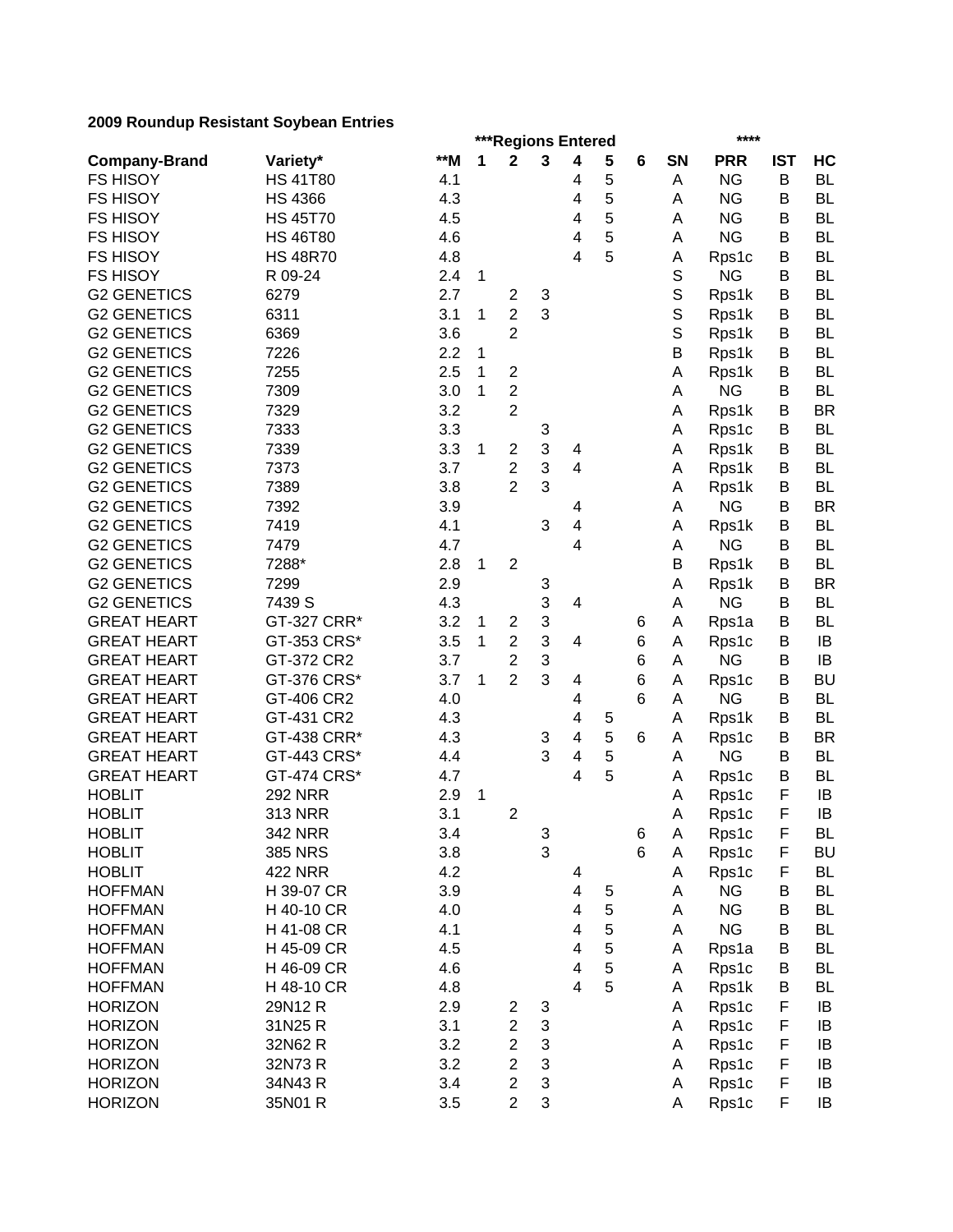|                      |                  | ***Regions Entered<br>**** |              |                         |   |   |   |   |             |            |            |           |  |  |
|----------------------|------------------|----------------------------|--------------|-------------------------|---|---|---|---|-------------|------------|------------|-----------|--|--|
| <b>Company-Brand</b> | Variety*         | $**M$                      | 1            | $\mathbf 2$             | 3 | 4 | 5 | 6 | <b>SN</b>   | <b>PRR</b> | <b>IST</b> | HC        |  |  |
| <b>HORIZON</b>       | 36N94 R          | 3.6                        |              | $\overline{2}$          | 3 | 4 |   |   | Α           | <b>NG</b>  | F          | IB        |  |  |
| <b>HORIZON</b>       | 40N15R           | 4.0                        |              |                         | 3 | 4 |   |   | Α           | <b>NG</b>  | F          | <b>BL</b> |  |  |
| <b>HORIZON</b>       | H 296 N          | 2.9                        |              | 2                       | 3 |   |   |   | Α           | Rps1c      | F          | IB        |  |  |
| <b>HORIZON</b>       | H 323 N          | 3.2                        |              | $\overline{2}$          | 3 |   |   |   | Α           | Rps1c      | F          | IB        |  |  |
| <b>HORIZON</b>       | H 340 N          | 3.4                        |              | $\overline{2}$          | 3 |   |   |   | Α           | Rps1c      | F          | <b>BL</b> |  |  |
| <b>HORIZON</b>       | H 384 N          | 3.8                        |              |                         | 3 | 4 |   |   | Α           | Rps1c      | F          | <b>BU</b> |  |  |
| <b>HORIZON</b>       | H 401 N          | 4.0                        |              |                         | 3 | 4 |   |   | Α           | <b>NG</b>  | F          | <b>BL</b> |  |  |
| <b>HORIZON</b>       | H 419 N          | 4.1                        |              |                         | 3 | 4 |   |   | Α           | <b>NG</b>  | F          | <b>BL</b> |  |  |
| <b>HORIZON</b>       | H 422 N          | 4.2                        |              |                         | 3 | 4 |   |   | A           | <b>NG</b>  | F          | <b>BL</b> |  |  |
| <b>HORIZON</b>       | H 447 N          | 4.4                        |              |                         |   | 4 |   |   | Α           | <b>NG</b>  | F          | <b>BL</b> |  |  |
| <b>HUBNER</b>        | H 28-01 R2       | 2.8                        |              |                         | 3 |   |   | 6 | Α           | Rps1c      | A          | IB        |  |  |
| <b>HUBNER</b>        | H 29-02 R2       | 2.9                        |              |                         | 3 |   |   |   | Α           | <b>NG</b>  | A          | IB        |  |  |
| <b>HUBNER</b>        | H 35-01 R2       | 3.5                        |              |                         | 3 |   |   |   | A           | <b>NG</b>  | A          | IB        |  |  |
| <b>HUBNER</b>        | H 39-01 R2       | 3.9                        |              |                         | 3 |   |   | 6 | Α           | <b>NG</b>  | Α          | <b>BL</b> |  |  |
| <b>HUBNER</b>        | <b>H398 NRR</b>  | 3.9                        |              |                         | 3 |   |   |   | A           | Rps1c      | F          | <b>BU</b> |  |  |
| <b>HUGHES</b>        | 454 RR           | 2.4                        | 1            |                         |   |   |   |   | S           | <b>NG</b>  | B          | <b>BL</b> |  |  |
| <b>HUGHES</b>        | 555 RR           | 2.5                        | 1            |                         |   |   |   |   | A           | <b>NG</b>  | B          | <b>BL</b> |  |  |
| <b>HUGHES</b>        | 721 R2           | 2.7                        | 1            |                         |   |   |   |   | A           | <b>NG</b>  | Α          | <b>BL</b> |  |  |
| <b>HUGHES</b>        | 777 RR           | 2.7                        | 1            |                         |   |   |   |   | Α           | <b>NG</b>  | В          | <b>BL</b> |  |  |
| <b>HUGHES</b>        | 952 R2           | 2.9                        | 1            |                         |   |   |   |   | $\mathbb S$ | Rps1k      | Α          | <b>BL</b> |  |  |
| <b>ICORN</b>         | 2.470 R2         | 2.4                        | 1            |                         |   |   |   |   | Α           | Rps1c      | Α          | IB        |  |  |
| <b>ICORN</b>         | 2.960 R2         | 2.9                        | 1            | $\overline{2}$          |   |   |   |   | Α           | Rps1c      | A          | IB        |  |  |
| <b>ICORN</b>         | 3.070 R2         | 3.0                        |              | $\overline{\mathbf{c}}$ |   |   |   |   | Α           | Rps1c      | A          | IB        |  |  |
| <b>ICORN</b>         | 3.160 R2         | 3.1                        |              | $\overline{c}$          | 3 |   |   |   | Α           | Rps1c      | A          | IB        |  |  |
| <b>ICORN</b>         | 3.670 R2         | 3.6                        |              | $\overline{c}$          | 3 |   |   |   | Α           | R, 5       | Α          | IB        |  |  |
| <b>ICORN</b>         | 3.970 R2         | 3.9                        |              | $\overline{2}$          | 3 |   |   |   | Α           | R, 5       | Α          | <b>BL</b> |  |  |
| <b>KALTENBERG</b>    | KB 2309 RR       | 2.3                        | 1            |                         |   |   |   |   | Α           | Rps1k      | F          | <b>BU</b> |  |  |
| <b>KALTENBERG</b>    | KB 2409 RR       | 2.4                        | 1            |                         |   |   |   |   | Α           | <b>NG</b>  | F          | <b>BL</b> |  |  |
| <b>KALTENBERG</b>    | <b>KB 249 RR</b> | 2.4                        | 1            |                         |   |   |   |   | Α           | <b>NG</b>  | F          | <b>BL</b> |  |  |
| <b>KALTENBERG</b>    | KB 2609 RR       | 2.6                        | 1            |                         |   |   |   |   | A           | <b>NG</b>  | F          | <b>BL</b> |  |  |
| <b>KRUGER</b>        | K-201 RRSCN      | 2.0                        | 1            |                         |   |   |   |   | Α           | Rps1c      | В          | <b>BL</b> |  |  |
| <b>KRUGER</b>        | K2-2101          | 2.1                        | 1            |                         |   |   |   |   | Α           | Rps1c      | Α          | IB        |  |  |
| <b>KRUGER</b>        | K2-2501          | 2.5                        | 1            | $\boldsymbol{2}$        |   |   |   |   | Α           | Rps1c      | Α          | IB        |  |  |
| <b>KRUGER</b>        | K2-2601          | 2.6                        | 1            | $\overline{2}$          |   |   |   |   | Α           | Rps1c      | A          | IB        |  |  |
| <b>KRUGER</b>        | K2-2702          | 2.7                        | $\mathbf{1}$ | $\sqrt{2}$              |   |   |   |   | Α           | Rps1c      | A          | IB        |  |  |
| <b>KRUGER</b>        | K2-2901          | 2.9                        | 1            | $\overline{c}$          | 3 |   |   | 6 | Α           | Rps1c      | Α          | IB        |  |  |
| <b>KRUGER</b>        | K2-3001          | 3.0                        | 1            | $\overline{c}$          | 3 |   |   |   | Α           | Rps1c      | Α          | IB        |  |  |
| <b>KRUGER</b>        | K2-3002          | 2.9                        |              | $\overline{c}$          | 3 |   |   |   |             | Rps1c      |            | IB        |  |  |
| <b>KRUGER</b>        | K2-3102          |                            |              | $\overline{c}$          | 3 |   |   |   | Α           |            | Α          |           |  |  |
|                      | K2-3201          | 3.1                        |              | $\overline{c}$          | 3 |   |   |   | Α           | Rps1c      | Α          | IB        |  |  |
| <b>KRUGER</b>        |                  | 3.2                        |              |                         |   |   |   | 6 | Α           | Rps1c      | A          | IB        |  |  |
| <b>KRUGER</b>        | K2-3302          | 3.3                        |              | $\overline{c}$          | 3 |   |   | 6 | Α           | Rps1c      | Α          | IB        |  |  |
| <b>KRUGER</b>        | K2-3401          | 3.4                        | 1            | $\overline{2}$          | 3 | 4 |   |   | Α           | Rps1c      | Α          | IB        |  |  |
| <b>KRUGER</b>        | K2-3501          | 3.5                        |              | $\overline{2}$          | 3 | 4 |   |   | Α           | Rps1k      | B          | IB        |  |  |
| <b>KRUGER</b>        | K2-3601          | 3.5                        |              | $\overline{2}$          | 3 | 4 | 5 | 6 | Α           | <b>NG</b>  | Α          | M         |  |  |
| <b>KRUGER</b>        | K2-3801          | 3.8                        |              | $\overline{2}$          | 3 | 4 | 5 |   | Α           | Rps1c      | Α          | <b>BR</b> |  |  |
| <b>KRUGER</b>        | K2-3901          | 3.9                        |              | $\overline{2}$          | 3 | 4 | 5 | 6 | Α           | <b>NG</b>  | Α          | <b>BL</b> |  |  |
| <b>KRUGER</b>        | K-249 RRSCN      | 2.4                        | 1            |                         |   |   |   |   | Α           | <b>NG</b>  | В          | <b>BL</b> |  |  |
| <b>KRUGER</b>        | K-274 RRSCN      | 2.7                        | 1            |                         |   |   |   |   | Α           | <b>NG</b>  | B          | <b>BU</b> |  |  |
| <b>KRUGER</b>        | K-285 RRSCN      | 2.8                        |              | $\overline{2}$          |   |   |   |   | A           | Rps1a      | B          | <b>BL</b> |  |  |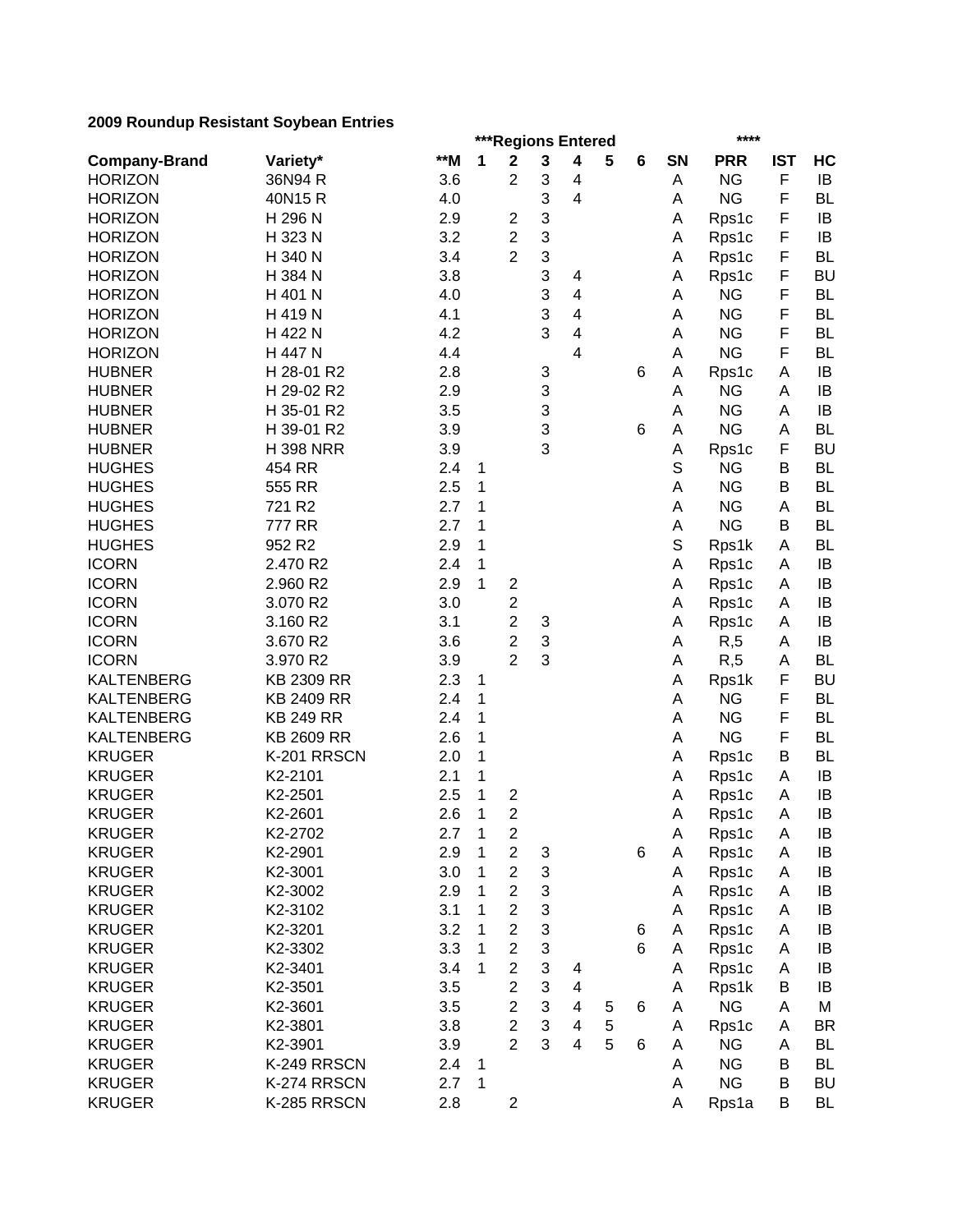|                                  |                  | ***Regions Entered<br>**** |   |                         |        |                         |   |   |             |                    |            |           |
|----------------------------------|------------------|----------------------------|---|-------------------------|--------|-------------------------|---|---|-------------|--------------------|------------|-----------|
| <b>Company-Brand</b>             | Variety*         | $**M$                      | 1 | $\mathbf 2$             | 3      | $\overline{\mathbf{4}}$ | 5 | 6 | <b>SN</b>   | <b>PRR</b>         | <b>IST</b> | HC        |
| <b>KRUGER</b>                    | K-297 RRSCN      | 2.9                        |   | $\overline{2}$          |        |                         |   |   | Α           | Rps1k              | B          | <b>BR</b> |
| <b>KRUGER</b>                    | K2X 41A9         | 4.1                        |   |                         | 3      | 4                       | 5 |   | Α           | Rps1k              | В          | <b>BL</b> |
| <b>KRUGER</b>                    | K2X 42A9         | 4.2                        |   |                         | 3      | 4                       | 5 |   | Α           | Rps1k              | Α          | M         |
| <b>KRUGER</b>                    | K2X 43A9         | 4.3                        |   |                         | 3      | 4                       | 5 |   | Α           | <b>NG</b>          | B          | <b>BL</b> |
| <b>KRUGER</b>                    | K2X 43B9         | 4.3                        |   |                         | 3      | $\overline{4}$          | 5 |   | Α           | Rps1a              | В          | <b>BL</b> |
| <b>KRUGER</b>                    | K2X 43C9         | 4.3                        |   |                         | 3      | 4                       | 5 |   | S           | Rps1c              | B          | <b>BL</b> |
| <b>KRUGER</b>                    | K2X 44A9         | 4.4                        |   |                         |        | 4                       | 5 |   | S           | Rps1c              | B          | <b>BL</b> |
| <b>KRUGER</b>                    | K2X 45A9         | 4.5                        |   |                         |        | 4                       | 5 |   | $\mathsf S$ | Rps1c              | B          | <b>BL</b> |
| <b>KRUGER</b>                    | K2X 46A9         | 4.6                        |   |                         |        | 4                       | 5 |   | $\mathsf S$ | <b>NG</b>          | B          | <b>BL</b> |
| <b>KRUGER</b>                    | K-329 RRSCN      | 3.2                        |   |                         | 3      |                         |   |   | Α           | Rps1c              | В          | IB        |
| <b>KRUGER</b>                    | K-348 RRSCN      | 3.4                        |   |                         | 3      |                         |   |   | Α           | Rps1c              | В          | <b>BL</b> |
| <b>KRUGER</b>                    | K-384 RRSCN      | 3.8                        |   |                         | 3      |                         |   |   | A           | Rps1c              | В          | <b>BU</b> |
| <b>KRUGER</b>                    | K-410 RRSCN      | 4.1                        |   |                         |        | 4                       |   |   | Α           | <b>NG</b>          | B          | <b>BL</b> |
| <b>KRUGER</b>                    | K-439 RRSCN      | 4.3                        |   |                         |        |                         | 5 |   | A           | <b>NG</b>          | В          | <b>BL</b> |
| <b>KRUGER</b>                    | K-476 RRSCN      | 4.7                        |   |                         |        |                         | 5 |   | A           | <b>NG</b>          | B          | <b>BL</b> |
| <b>KRUGER</b>                    | K-489 RRSCN      | 4.8                        |   |                         |        |                         | 5 |   | A           | Rps1c              | B          | <b>BL</b> |
| <b>LEWIS</b>                     | 3780             | 3.7                        |   |                         | 3      |                         |   |   | Α           | Rps1c              | B          | <b>BU</b> |
| <b>LEWIS</b>                     | 3909             | 3.9                        |   |                         | 3      | $\overline{\mathbf{4}}$ |   |   | Α           | Rps1c              | B          | <b>BU</b> |
| <b>LEWIS</b>                     | 3968             | 3.9                        |   |                         | 3      | $\overline{\mathbf{4}}$ |   |   | Α           | Rps1c              | B          | <b>BL</b> |
| LEWIS                            | 4150             | 4.1                        |   |                         |        | 4                       |   |   | A           | <b>NG</b>          | B          | <b>BL</b> |
| <b>LEWIS</b>                     | 290 R2           | 2.9                        |   | $\overline{c}$          |        |                         |   |   | А           | Rps1c              | A          | IB        |
| <b>LEWIS</b>                     | 300 R2           | 3.0                        |   | $\overline{c}$          |        |                         |   |   | А           | Rps1c              | A          | IB        |
| LEWIS                            | 330 R2           | 3.3                        |   | $\overline{2}$          |        |                         |   |   | А           | Rps1c              | A          | IB        |
| <b>LEWIS</b>                     | 360 R2           | 3.6                        |   |                         | 3      |                         |   |   | A           | <b>NG</b>          | A          | M         |
| <b>LEWIS</b>                     | 380 R2           | 3.8                        |   |                         | 3      |                         |   |   | A           | <b>NG</b>          | Α          | <b>BR</b> |
| <b>LEWIS</b>                     | 400 R2           | 4.0                        |   |                         |        | 4                       |   |   | А           | <b>NG</b>          | A          | <b>BL</b> |
| <b>LG SEEDS</b>                  | C 3445 NRR*      | 3.4                        |   | $\overline{2}$          | 3      | 4                       |   | 6 | А           | Rps1c              | F          | BL        |
| LG SEEDS                         | C 4110 NRR*      | 4.1                        |   |                         | 3      | 4                       | 5 | 6 | Α           | <b>NG</b>          | F          | BL        |
| <b>LG SEEDS</b>                  | C 4488 NRR*      | 4.4                        |   |                         |        | 4                       | 5 | 6 | Α           | <b>NG</b>          | F          | <b>BL</b> |
| <b>MARTIN</b>                    | M 028 R2Y        | 2.8                        |   |                         | 3      |                         |   |   | S           | Rps1k              | U          | <b>BL</b> |
| <b>MARTIN</b>                    | M 034N R2Y       | 3.4                        |   |                         | 3      |                         |   |   | А           | Rps1c              | Α          | IB        |
| <b>MARTIN</b>                    | M 035 R2Y        | 3.5                        |   |                         | 3      |                         |   |   | S           |                    | A          | <b>BL</b> |
| <b>MARTIN</b>                    | <b>M 927 NRR</b> | 2.7                        |   |                         |        |                         |   |   | А           | Rps1c<br><b>NG</b> | U          | <b>BL</b> |
| <b>MARTIN</b>                    | <b>M 930 NRR</b> | 3.2                        |   |                         | 3<br>3 |                         |   |   | А           |                    | U          | <b>BL</b> |
|                                  |                  |                            |   |                         | 3      |                         |   |   |             | Rps1a              |            | <b>BR</b> |
| <b>MAVRICK</b><br><b>MAVRICK</b> | 5394 RR*         | 3.9                        |   |                         |        | 4                       |   |   | A           | Rps1a              | U<br>U     |           |
|                                  | 6343 RR*         | 3.4                        |   | $\overline{c}$          | 3<br>3 |                         |   |   | Α           | Rps1c<br><b>NG</b> |            | BL        |
| <b>MAVRICK</b>                   | 6369 RR*         | 3.6                        |   |                         |        | 4                       |   |   | Α           |                    | U          | IB        |
| <b>MAVRICK</b>                   | 7270 RR*         | 2.7                        | 1 | $\overline{c}$          |        |                         |   |   | Α           | Rps1a              | U          | IB        |
| <b>MAVRICK</b>                   | 7303 RR*         | 3.0                        |   | $\overline{c}$          | 3      |                         |   |   | Α           | Rps1c              | U          | <b>BR</b> |
| <b>MAVRICK</b>                   | 7376 RR*         | 3.7                        |   |                         | 3      | 4                       |   |   | Α           | Rps1k              | U          | <b>BU</b> |
| <b>MAVRICK</b>                   | 8255 RR*         | 2.5                        | 1 | $\overline{\mathbf{c}}$ |        |                         |   |   | Α           | Rps1k              | U          | IB        |
| <b>MAVRICK</b>                   | 8322 RR*         | 3.2                        |   | $\overline{2}$          | 3      |                         |   |   | Α           | Rps1c              | U          | IB        |
| <b>MUNSON</b>                    | 8280 R2          | 2.8                        |   | $\overline{c}$          | 3      |                         |   |   | Α           | Rps1c              | A          | IB        |
| <b>MUNSON</b>                    | 8300 R2          | 3.0                        |   | $\overline{c}$          | 3      |                         |   |   | Α           | Rps1c              | Α          | IB        |
| <b>MUNSON</b>                    | 8328 RR          | 3.2                        |   | $\overline{\mathbf{c}}$ | 3      |                         |   |   | A           | Rps1c              | F          | IB        |
| <b>MUNSON</b>                    | 8330 R2          | 3.3                        |   | $\overline{2}$          | 3      |                         |   |   | A           | Rps1c              | Α          | IB        |
| <b>MUNSON</b>                    | 8349 RR          | 3.4                        |   | $\overline{c}$          | 3      |                         |   |   | Α           | Rps1c              | F          | <b>BU</b> |
| <b>MUNSON</b>                    | 8370 R2          | 3.7                        |   | $\mathbf{2}$            | 3      |                         |   |   | A           | <b>NG</b>          | A          | <b>BR</b> |
| <b>MWS</b>                       | 2939 CRR*        | 2.9                        |   | $\overline{2}$          | 3      |                         |   |   | Α           | Rps1a              | F          | G         |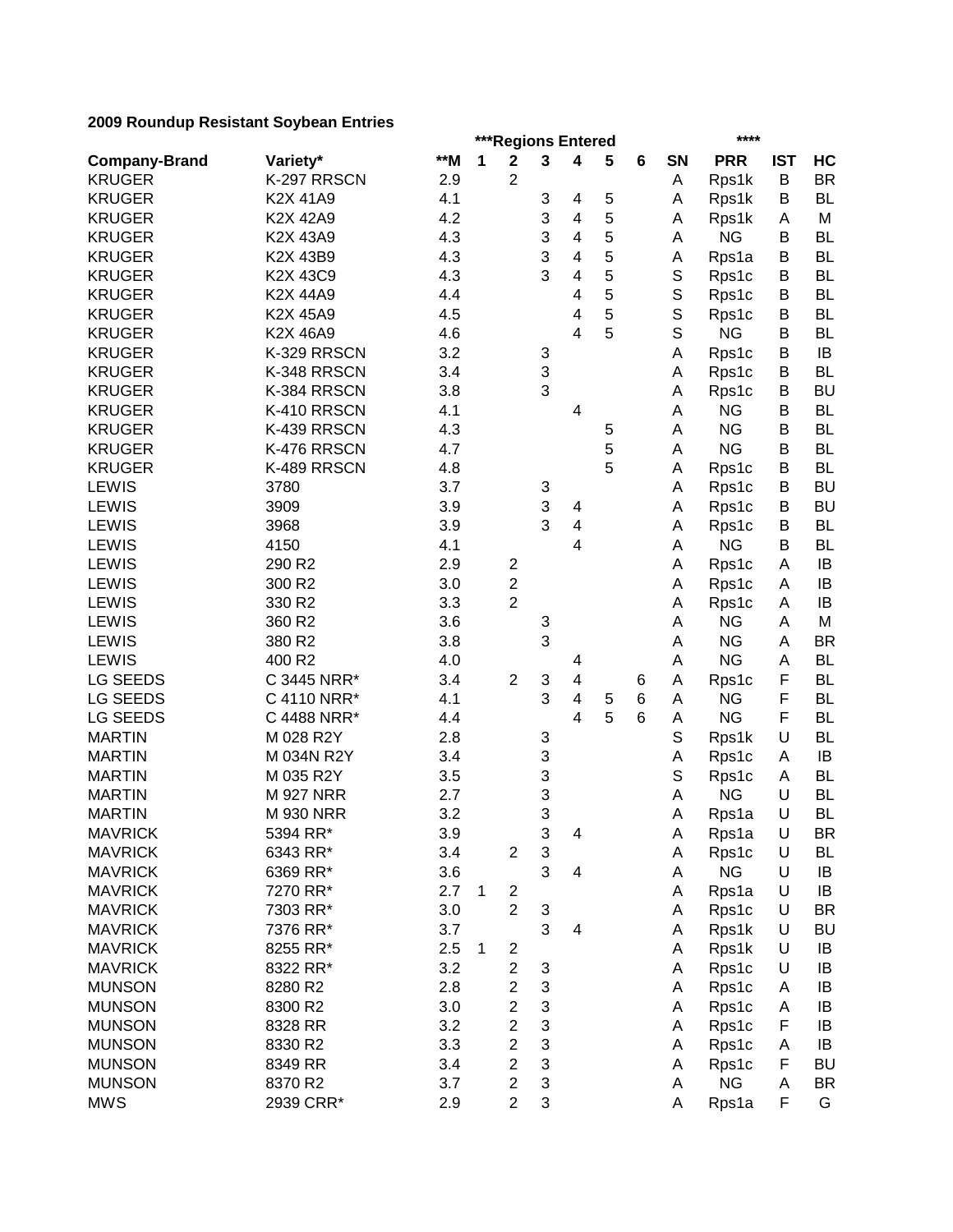|                      |           | ***Regions Entered<br>**** |             |                         |        |                         |   |   |             |                    |             |           |  |  |
|----------------------|-----------|----------------------------|-------------|-------------------------|--------|-------------------------|---|---|-------------|--------------------|-------------|-----------|--|--|
| <b>Company-Brand</b> | Variety*  | $**M$                      | 1           | $\mathbf 2$             | 3      | 4                       | 5 | 6 | SN          | <b>PRR</b>         | <b>IST</b>  | HC        |  |  |
| <b>MWS</b>           | 2988 CRR* | 2.9                        |             | $\overline{\mathbf{c}}$ | 3      |                         |   |   | A           | Rps1c              | $\mathsf F$ | IB        |  |  |
| <b>MWS</b>           | 3453 CRR* | 3.4                        |             | $\overline{c}$          | 3      |                         |   |   | A           | Rps1c              | F           | G         |  |  |
| <b>MWS</b>           | RY 5295 C | 2.9                        |             | 2                       | 3      |                         |   |   | Α           | Rps1c              | U           | IB        |  |  |
| <b>MWS</b>           | RY 5300 C | 3.0                        |             | $\overline{2}$          | 3      |                         |   |   | А           | Rps1c              | A           | IB        |  |  |
| <b>MYCOGEN</b>       | 5B251 RR  | 2.5                        | 1           |                         |        |                         |   |   | $\mathbb S$ | <b>NG</b>          | U           | <b>BL</b> |  |  |
| <b>MYCOGEN</b>       | 5B261 RR* | 2.6                        |             | $\overline{2}$          |        |                         |   |   | S           | Rps1c              | F           | IB        |  |  |
| <b>MYCOGEN</b>       | 5N222 RR  | 2.2                        | 1           |                         |        |                         |   |   | А           | <b>NG</b>          | U           | <b>BU</b> |  |  |
| <b>MYCOGEN</b>       | 5N291 RR* | 2.9                        |             | $\overline{2}$          |        |                         |   |   | A           | Rps1c              | U           | IB        |  |  |
| <b>MYCOGEN</b>       | 5N352 RR* | 3.5                        |             |                         | 3      |                         |   |   | Α           | Rps1c              | U           | BL        |  |  |
| <b>MYCOGEN</b>       | 5N370 RR  | 3.7                        |             |                         |        | 4                       |   |   | A           | Rps1c              | U           | IB        |  |  |
| <b>MYCOGEN</b>       | 5N383 RR* | 3.8                        |             |                         | 3      |                         |   |   | А           | <b>NG</b>          | U           | IB        |  |  |
| <b>MYCOGEN</b>       | 5N402 RR  | 4.0                        |             |                         |        | 4                       |   |   | Α           | Rps1c              | U           | IB        |  |  |
| <b>MYCOGEN</b>       | 5N461 RR  | 4.6                        |             |                         |        |                         | 5 |   | A           | ΝG                 | U           | IB        |  |  |
| <b>NK BRAND</b>      | S 21-B1   | 2.1                        | 1           |                         |        |                         |   |   | Α           | <b>NG</b>          | B           | <b>BL</b> |  |  |
| <b>NK BRAND</b>      | S 21-N6*  | 2.1                        | 1           |                         |        |                         |   |   | S           | Rps1k              | В           | <b>BR</b> |  |  |
| <b>NK BRAND</b>      | S 23-N7*  | 2.3                        | 1           |                         |        |                         |   |   | Α           | Rps1a              | В           | <b>BR</b> |  |  |
| <b>NK BRAND</b>      | S 24-J1*  | 2.4                        | 1           |                         |        |                         |   |   | S           | Rps1k              | В           | <b>BR</b> |  |  |
| <b>NK BRAND</b>      | S 25-R3   | 2.5                        | 1           |                         |        |                         |   |   | S           | Rps1k              | B           | <b>BR</b> |  |  |
| <b>NK BRAND</b>      | S 25-T7   | 2.5                        | 1           | $\overline{\mathbf{c}}$ |        |                         |   |   | Α           | <b>NG</b>          | B           | <b>BL</b> |  |  |
| <b>NK BRAND</b>      | S 27-C4*  | 2.7                        | 1           | $\overline{2}$          |        |                         |   |   | А           | Rps1k              | B           | <b>BL</b> |  |  |
| <b>NK BRAND</b>      | S 28-B4*  | 2.8                        | 1           |                         |        |                         |   |   | S           | Rps1k              | B           | <b>BR</b> |  |  |
| <b>NK BRAND</b>      | S 30-F5*  | 3.0                        | 1           | $\overline{\mathbf{c}}$ |        |                         |   |   | Α           | Rps1a              | B           | <b>BL</b> |  |  |
| <b>NK BRAND</b>      | S 31-H9   | 3.1                        |             | $\overline{\mathbf{c}}$ |        |                         |   |   |             |                    | В           | <b>BL</b> |  |  |
| <b>NK BRAND</b>      |           |                            |             | $\overline{c}$          | 3<br>3 |                         |   |   | Α<br>S      | Rps1a              | B           | BL        |  |  |
| <b>NK BRAND</b>      | S 33-K5   | 3.3<br>3.4                 |             | $\overline{c}$          | 3      |                         |   |   |             | Rps1a              | B           | BL        |  |  |
| <b>NK BRAND</b>      | S 34-R2*  |                            |             | $\overline{2}$          | 3      |                         |   |   | А           | Rps1a<br><b>NG</b> | B           | BL        |  |  |
|                      | S 35-T9*  | 3.5                        |             | $\overline{2}$          | 3      |                         |   |   | Α           |                    | B           |           |  |  |
| <b>NK BRAND</b>      | S 37-F7*  | 3.7                        |             | $\overline{2}$          | 3      | 4                       |   |   | Α           | <b>NG</b>          | B           | BL        |  |  |
| <b>NK BRAND</b>      | S 37-P5*  | 3.7                        |             |                         |        | $\overline{\mathbf{4}}$ |   |   | Α           | <b>NG</b>          |             | <b>BL</b> |  |  |
| <b>NK BRAND</b>      | S 39-A3*  | 3.9                        |             |                         | 3      | 4                       | 5 |   | Α           | <b>NG</b>          | В           | BL        |  |  |
| <b>NK BRAND</b>      | S 41-R6*  | 4.1                        |             |                         | 3      | 4                       | 5 |   | Α           | <b>NG</b>          | B           | <b>BL</b> |  |  |
| <b>NK BRAND</b>      | S 43-N6*  | 4.3                        |             |                         |        | 4                       | 5 |   | A           | Rps1c              | B           | BL        |  |  |
| <b>NK BRAND</b>      | S 44-D5*  | 4.4                        |             |                         |        | 4                       | 5 |   | A           | Rps1c              | B           | <b>BR</b> |  |  |
| <b>NK BRAND</b>      | S 48-C9   | 4.8                        |             |                         |        | 4                       | 5 |   | Α           | Rps1a              | B           | <b>BU</b> |  |  |
| <b>NUTECH</b>        | 6277      | 2.7                        |             |                         | 3      |                         |   |   | S           | <b>NG</b>          | B           | <b>BL</b> |  |  |
| <b>NUTECH</b>        | 7222      | 2.2                        | 1           |                         |        |                         |   |   | Α           | Rps1k              | В           | IB        |  |  |
| <b>NUTECH</b>        | 7251      | 2.5                        | $\mathbf 1$ |                         |        |                         |   |   | Α           | <b>NG</b>          | B           | <b>BL</b> |  |  |
| <b>NUTECH</b>        | 7257      | 2.5                        |             | 2                       |        |                         |   |   | Α           | Rps1k              | B           | IB        |  |  |
| <b>NUTECH</b>        | 7269      | 2.6                        |             | $\overline{2}$          |        |                         |   |   | Α           | Rps1c              | B           | IB        |  |  |
| <b>NUTECH</b>        | 7274      | 2.7                        | 1           |                         |        |                         |   |   | A           | Rps1k              | B           | IB        |  |  |
| <b>NUTECH</b>        | 7296      | 2.9                        |             |                         | 3      |                         |   |   | Α           | Rps1c              | B           | <b>BU</b> |  |  |
| <b>NUTECH</b>        | 7297      | 2.9                        | 1           | 2                       | 3      |                         |   |   | A           | Rps1k              | B           | IB        |  |  |
| <b>NUTECH</b>        | 7299      | 2.9                        |             | $\overline{c}$          | 3      |                         |   |   | Α           | <b>NG</b>          | B           | <b>BL</b> |  |  |
| <b>NUTECH</b>        | 7316      | 3.1                        | 1           | $\boldsymbol{2}$        |        |                         |   |   | Α           | Rps1c              | B           | IB        |  |  |
| <b>NUTECH</b>        | 7322      | 3.2                        |             | $\overline{\mathbf{c}}$ |        |                         |   |   | Α           | Rps1k              | B           | <b>BR</b> |  |  |
| <b>NUTECH</b>        | 7349      | 3.4                        |             | $\overline{\mathbf{c}}$ | 3      | 4                       |   |   | Α           | Rps1k              | В           | IB        |  |  |
| <b>NUTECH</b>        | 7386      | 3.8                        |             | $\overline{2}$          | 3      | 4                       |   |   | Α           | Rps1c              | B           | <b>BU</b> |  |  |
| <b>NUTECH</b>        | 7417      | 4.1                        |             |                         |        | 4                       |   |   | Α           | <b>NG</b>          | B           | BL        |  |  |
| <b>NUTECH</b>        | 7475      | 4.7                        |             |                         |        | 4                       |   |   | A           | <b>NG</b>          | B           | <b>BL</b> |  |  |
| <b>NUTECH</b>        | 2324+RN   | 2.3                        | 1           | $\overline{\mathbf{c}}$ |        |                         |   |   | Α           | Rps1c              | B           | <b>BR</b> |  |  |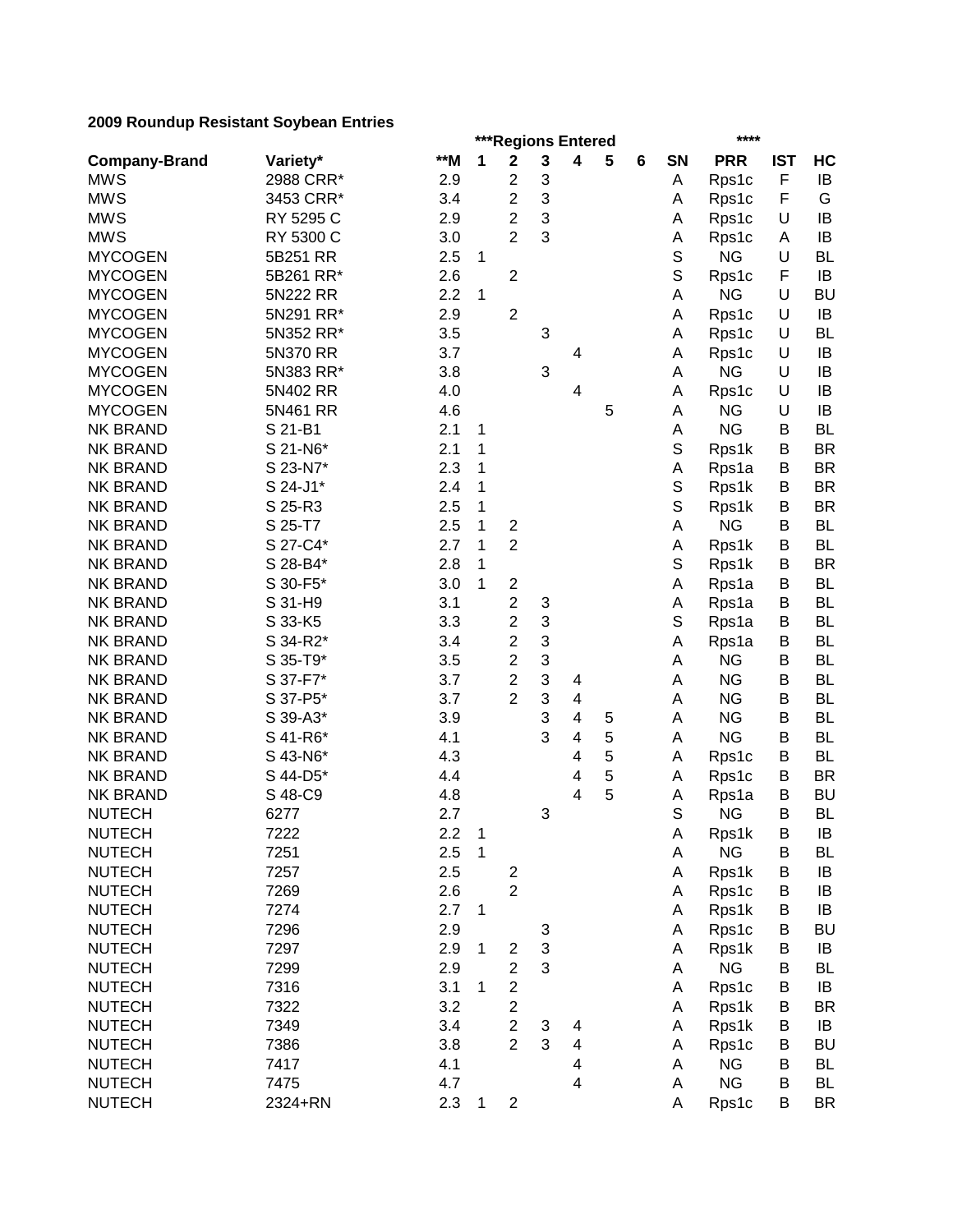|                      | ***Regions Entered<br>**** |            |   |                                           |                           |                |        |        |           |                    |            |                        |
|----------------------|----------------------------|------------|---|-------------------------------------------|---------------------------|----------------|--------|--------|-----------|--------------------|------------|------------------------|
| <b>Company-Brand</b> | Variety*                   | **M        | 1 | $\mathbf{2}$                              | 3                         | 4              | 5      | 6      | <b>SN</b> | <b>PRR</b>         | <b>IST</b> | HC                     |
| <b>NUTECH</b>        | 4041 RN                    | 4.0        |   |                                           |                           | 4              |        |        | Α         | <b>NG</b>          | B          | <b>BL</b>              |
| <b>NUTECH</b>        | 7369 S*                    | 3.6        |   |                                           | 3                         |                |        |        | А         | Rps1c              | B          | IB                     |
| <b>NUTECH</b>        | 7399*                      | 3.9        |   |                                           | 3                         | 4              |        |        | А         | Rps1c              | B          | <b>BL</b>              |
| <b>NUTECH</b>        | 7406 S                     | 4.0        |   |                                           | 3                         |                |        |        | А         | <b>NG</b>          | B          | <b>BL</b>              |
| <b>NUTECH</b>        | 7425 S                     | 4.2        |   |                                           | 3                         | 4              |        |        | Α         | <b>NG</b>          | B          | <b>BL</b>              |
| <b>NUTECH</b>        | 7434*                      | 4.3        |   |                                           |                           | 4              |        |        | Α         | <b>NG</b>          | B          | <b>BL</b>              |
| <b>O'BRIEN</b>       | <b>2002 NRR</b>            | 2.0        | 1 |                                           |                           |                |        |        | A         | <b>NG</b>          | U          | <b>BL</b>              |
| <b>O'BRIEN</b>       | <b>2107 NRR</b>            | 2.1        | 1 |                                           |                           |                |        |        | A         | <b>NG</b>          | U          | IB                     |
| <b>PIONEER</b>       | 92M40*                     | 2.4        | 1 |                                           |                           |                |        |        | Α         | Rps1c              | B          | <b>BL</b>              |
| <b>PIONEER</b>       | 92M54*                     | 2.5        | 1 | $\overline{c}$                            | 3                         |                |        |        | Α         | Rps1c              | B          | <b>BR</b>              |
| <b>PIONEER</b>       | 92M61*                     | 2.6        | 1 |                                           |                           |                |        |        | А         | <b>NG</b>          | В          | <b>BU</b>              |
| <b>PIONEER</b>       | 92M91*                     | 2.9        | 1 | $\overline{\mathbf{c}}$                   |                           |                |        |        | S         | Rps1k              | В          | <b>BL</b>              |
| <b>PIONEER</b>       | 92Y30*                     | 2.3        | 1 | $\overline{c}$                            | 3                         |                |        |        | A         | Rps1k              | В          | IB                     |
| <b>PIONEER</b>       | 92Y80*                     | 2.8        | 1 | $\mathbf 2$                               | 3                         |                |        |        | А         | Rps1k              | В          | <b>BR</b>              |
| <b>PIONEER</b>       | 93M11*                     | 3.1        | 1 | $\overline{c}$                            |                           |                |        |        | S         | Rps1k              | B          | <b>BL</b>              |
| <b>PIONEER</b>       | 93M42*                     | 3.4        | 1 | $\overline{2}$                            | 3                         | 4              |        |        | Α         | <b>NG</b>          | B          | <b>BL</b>              |
| <b>PIONEER</b>       | 93M61*                     | 3.6        |   |                                           | 3                         | 4              |        |        | А         | Rps1k              | B          | <b>BL</b>              |
| <b>PIONEER</b>       | 93Y02*                     | 3.0        | 1 | $\overline{2}$                            | 3                         |                |        |        | А         | Rps1k              | B          | <b>BL</b>              |
| <b>PIONEER</b>       | 93Y10*                     | 3.1        | 1 |                                           |                           |                |        |        | S         | Rps1k              | B          | BL                     |
| <b>PIONEER</b>       | 93Y11*                     | 3.1        | 1 | $\overline{c}$                            | 3                         |                |        |        | А         | Rps1k              | B          | <b>BL</b>              |
| <b>PIONEER</b>       | 93Y20*                     | 3.2        |   | $\overline{c}$                            |                           |                |        |        | Α         | Rps1k              | B          | <b>BL</b>              |
| <b>PIONEER</b>       | 93Y40                      | 3.4        | 1 | $\overline{2}$                            | $\ensuremath{\mathsf{3}}$ |                |        |        | Α         | Rps1k              | B          | <b>BL</b>              |
| <b>PIONEER</b>       | 93Y51                      | 3.5        |   | $\overline{c}$                            | 3                         | 4              |        |        | Α         | Rps1k              | B          | <b>BL</b>              |
| <b>PIONEER</b>       | 93Y70*                     | 3.7        |   | $\overline{2}$                            | 3                         | $\overline{4}$ |        |        | A         | <b>NG</b>          | B          | <b>BU</b>              |
| <b>PIONEER</b>       | 93Y91*                     | 3.9        |   |                                           | 3                         | $\overline{4}$ |        |        | А         | Rps1k              | B          | <b>BL</b>              |
| <b>PIONEER</b>       | 93Y92                      | 3.9        |   |                                           | 3                         | 4              | 5      |        | Α         | <b>NG</b>          | B          | BL                     |
| <b>PIONEER</b>       | 94M50*                     | 4.5        |   |                                           |                           | 4              | 5      |        | Α         | Rps1c              | B          | <b>BL</b>              |
| <b>PIONEER</b>       | 94Y01*                     | 4.0        |   |                                           | 3                         | 4              | 5      |        | Α         | Rps1k              | B          | BL                     |
| <b>PIONEER</b>       | 94Y20*                     | 4.2        |   |                                           |                           | 4              | 5      |        | Α         | Rps1k              | B          | BL                     |
| <b>PIONEER</b>       | 94Y60*                     | 4.6        |   |                                           |                           | 4              | 5      |        | A         | Rps1k              | B          | BL                     |
| <b>PIONEER</b>       | 94Y70*                     | 4.7        |   |                                           |                           | 4              | 5      |        | A         | <b>NG</b>          | B          | <b>BL</b>              |
| POWER PLUS           | 28J0                       | 2.8        | 1 |                                           |                           |                |        |        | A         | <b>NG</b>          | B          | <b>BL</b>              |
| POWER PLUS           | 32K0                       | 3.2        |   | $\overline{\mathbf{c}}$<br>$\overline{2}$ |                           |                |        |        | A         |                    | B          | <b>BL</b>              |
| <b>POWER PLUS</b>    | 34B9                       | 3.4        |   |                                           | 3<br>3                    |                |        | 6<br>6 | Α         | Rps1k              | B          | <b>BL</b>              |
| POWER PLUS           | 36C0                       | 3.6        |   |                                           | 3                         |                |        | 6      | A         | Rps1k              | В          | BL                     |
| POWER PLUS           |                            |            |   |                                           |                           |                |        |        |           | Rps1k              | B          |                        |
| POWER PLUS           | 39G9<br>41F9               | 3.9<br>4.1 |   |                                           |                           | 4<br>4         | 5<br>5 |        | A         | Rps1k              | B          | BL                     |
| <b>RENK</b>          |                            |            |   |                                           |                           |                |        |        | Α         | Rps1k<br><b>NG</b> | U          | <b>BL</b><br><b>BL</b> |
|                      | <b>RS 259 NRR</b>          | 2.5        | 1 |                                           |                           |                |        |        | Α         |                    |            |                        |
| <b>RENK</b>          | <b>RS 270 NR2</b>          | 2.7        | 1 |                                           |                           |                |        |        | Α         | Rps1c              | A          | BL                     |
| <b>RENK</b>          | <b>RS 277 NRR</b>          | 2.7        | 1 |                                           |                           |                |        |        | Α         | <b>NG</b>          | U          | <b>BL</b>              |
| <b>RENK</b>          | <b>RS 290 NR2</b>          | 2.9        | 1 |                                           |                           |                |        |        | Α         | Rps1c              | A          | IB                     |
| <b>RENK</b>          | <b>RS 300 NR2</b>          | 3.0        | 1 |                                           |                           |                |        |        | Α         | Rps1c              | Α          | BL                     |
| <b>SCHILLINGER</b>   | 458.RC                     | 4.5        |   |                                           |                           |                | 5      |        | A         | <b>NG</b>          | B          | BL                     |
| <b>SCHILLINGER</b>   | 478.RCS                    | 4.7        |   |                                           |                           |                | 5      |        | A         | <b>NG</b>          | B          | <b>BL</b>              |
| <b>SCHILLINGER</b>   | 479.RC                     | 4.7        |   |                                           |                           |                | 5      |        | A         | <b>NG</b>          | В          | <b>BL</b>              |
| <b>SCHILLINGER</b>   | 4880.RC                    | 4.8        |   |                                           |                           |                | 5      |        | A         | <b>NG</b>          | В          | <b>BL</b>              |
| <b>SCHILLINGER</b>   | 489.RC                     | 4.8        |   |                                           |                           |                | 5      |        | A         | <b>NG</b>          | В          | <b>BL</b>              |
| <b>SCHILLINGER</b>   | 4990.RC                    | 4.9        |   |                                           |                           |                | 5      |        | Α         | <b>NG</b>          | В          | BL                     |
| SOUTHERN CROSS       | <b>CALEB NRRSTS</b>        | 4.4        |   |                                           |                           | 4              | 5      |        | A         | <b>NG</b>          | U          | <b>BL</b>              |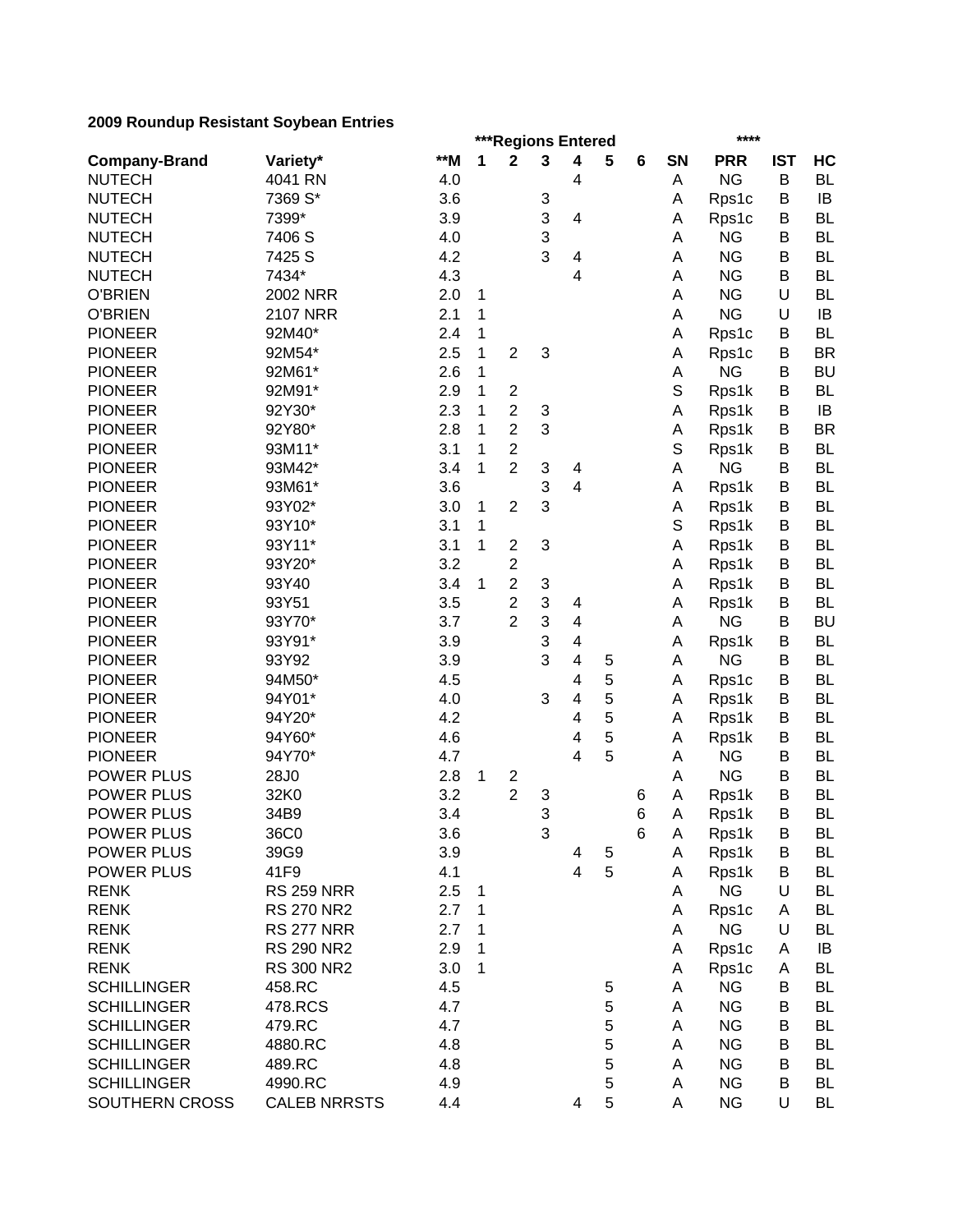|                        | ***Regions Entered<br>**** |       |             |                                           |   |                         |        |   |           |                    |            |           |
|------------------------|----------------------------|-------|-------------|-------------------------------------------|---|-------------------------|--------|---|-----------|--------------------|------------|-----------|
| <b>Company-Brand</b>   | Variety*                   | $**M$ | 1           | $\mathbf{2}$                              | 3 | 4                       | 5      | 6 | <b>SN</b> | <b>PRR</b>         | <b>IST</b> | HC        |
| SOUTHERN CROSS         | <b>ELI NRRSTS</b>          | 4.7   |             |                                           |   | 4                       | 5      |   | Α         | <b>NG</b>          | U          | IB        |
| SOUTHERN CROSS         | <b>GALILEE NRR</b>         | 4.7   |             |                                           |   | 4                       | 5      |   | A         | Rps1c              | U          | <b>BL</b> |
| SOUTHERN CROSS         | <b>JERICHO NRR</b>         | 4.2   |             |                                           |   | 4                       | 5      |   | Α         | Rps1c              | U          | <b>BL</b> |
| SOUTHERN CROSS         | <b>LOT NRRSTS</b>          | 4.1   |             |                                           |   | $\overline{\mathbf{4}}$ | 5      |   | Α         | $R$ ?              | U          | <b>BL</b> |
| SOUTHERN CROSS         | LUCAS NRR*                 | 3.8   |             |                                           |   | 4                       | 5      |   | Α         | Rps1c              | U          | IB        |
| SOUTHERN CROSS         | <b>MALACHI NRR2Y</b>       | 3.8   |             |                                           |   | 4                       | 5      |   | Α         | <b>NG</b>          | Α          | <b>BR</b> |
| SOUTHERN CROSS         | <b>RUFUS NRRSTS</b>        | 4.7   |             |                                           |   | $\overline{\mathbf{4}}$ | 5      |   | Α         | Rps1c              | U          | <b>BL</b> |
| <b>SOUTHERN STATES</b> | 3820 NR2                   | 3.8   |             |                                           |   |                         | 5      |   | Α         | <b>NG</b>          | В          | <b>BR</b> |
| <b>SOUTHERN STATES</b> | RT 3871 N                  | 3.8   |             |                                           |   |                         | 5      |   | Α         | Rps1c              | B          | <b>BL</b> |
| <b>SOUTHERN STATES</b> | RT 3971 N                  | 3.8   |             |                                           |   |                         | 5      |   | A         | Rps1c              | В          | <b>BR</b> |
| <b>SOUTHERN STATES</b> | RT 4370 N                  | 4.3   |             |                                           |   |                         | 5      |   | A         | Rps1c              | В          | <b>BL</b> |
| <b>SOUTHERN STATES</b> | RT 4451 N                  | 4.4   |             |                                           |   |                         | 5      |   | Α         | Rps1c              | В          | <b>BR</b> |
| <b>SOUTHERN STATES</b> | RT 4470 N                  | 4.4   |             |                                           |   |                         | 5      |   | Α         | <b>NG</b>          | B          | <b>BL</b> |
| SOUTHERN STATES        | <b>RT 4777 N</b>           | 4.7   |             |                                           |   |                         | 5      |   | Α         | Rps1c              | В          | <b>BL</b> |
| SOUTHERN STATES        | RT 4808 N                  | 4.8   |             |                                           |   |                         | 5      |   | Α         | Rps1a              | B          | <b>BL</b> |
| SOUTHERN STATES        | RT 4996 N                  | 4.9   |             |                                           |   |                         | 5      |   | Α         | <b>NG</b>          | B          | IB        |
| <b>STEYER</b>          | 2801 R2                    | 2.8   | 1           |                                           |   |                         |        |   | А         | Rps1k              | Α          | IB        |
| <b>STEYER</b>          | 2960 RR                    | 2.9   | 1           |                                           |   |                         |        |   | Α         | Rps1c              | U          | IB        |
| <b>STEYER</b>          | 4210 RR                    | 4.2   |             |                                           |   | 4                       | 5      |   | Α         | <b>NG</b>          | U          | <b>BL</b> |
| <b>STEYER</b>          | 4430 RR                    | 4.4   |             |                                           |   | $\overline{4}$          | 5      |   | A         | <b>NG</b>          | U          | <b>BL</b> |
| <b>STINE</b>           | 2062-4                     | 2.0   | 1           |                                           |   |                         |        |   | Α         | Rps1k              | U          | M         |
| <b>STINE</b>           | 2420-4                     | 2.4   | 1           | $\overline{c}$                            |   |                         |        |   | Α         | <b>NG</b>          | U          | <b>BL</b> |
| <b>STINE</b>           | 2602-4                     | 2.6   |             | $\overline{c}$                            | 3 |                         |        |   | Α         | Rps1a              | U          | <b>BU</b> |
| <b>STINE</b>           | 2862-4*                    | 2.8   |             | $\overline{c}$                            |   |                         |        |   | Α         | Rps1k              | U          | <b>BR</b> |
| <b>STINE</b>           | 3002-4                     | 3.0   |             | $\overline{2}$                            | 3 |                         |        |   | Α         | <b>NG</b>          | U          | <b>BL</b> |
| <b>STINE</b>           | 3132-4*                    | 3.1   |             |                                           | 3 |                         |        |   | Α         | Rps1c              | U          | IB        |
| <b>STINE</b>           | 3423-4*                    | 3.4   |             | $\overline{2}$                            | 3 | 4                       |        |   | Α         | Rps1c              | U          | IB        |
| <b>STINE</b>           | 3602-4*                    | 3.6   |             | $\overline{c}$                            | 3 | 4                       |        |   | Α         | <b>NG</b>          | U          | IB        |
| <b>STINE</b>           | 3823-4*                    | 3.8   |             | $\overline{2}$                            | 3 | 4                       |        |   | Α         | Rps1c              | U          | <b>BU</b> |
| <b>STINE</b>           | 3923-4*                    | 3.9   |             |                                           | 3 | 4                       |        |   | Α         | Rps1k              | U          | <b>BL</b> |
| <b>STINE</b>           | 4020-4*                    | 4.0   |             |                                           | 3 | 4                       |        |   | A         | <b>NG</b>          | U          | <b>BL</b> |
| <b>STINE</b>           | 4182-4                     | 4.1   |             |                                           |   |                         | 5      |   | A         | <b>NG</b>          | U          | <b>BL</b> |
| <b>STINE</b>           | 4392-4*                    | 4.3   |             |                                           | 3 | 4                       | 5      |   | A         | <b>NG</b>          | U          | <b>BL</b> |
| <b>STINE</b>           | 4582-4                     | 4.5   |             |                                           |   |                         | 5      |   | A         | Rps1c              | U          | <b>BL</b> |
| <b>STINE</b>           | 4782-4*                    | 4.7   |             |                                           |   | 4                       | 5      |   | A         | <b>NG</b>          | U          | <b>BL</b> |
| <b>STINE</b>           | EXP 4.9 R1                 | 4.9   |             |                                           |   |                         | 5      |   | A         | Rps1a              | U          | BL        |
| STONE SEED GROUP       | 2346 NRR*                  | 3.4   | $\mathbf 1$ | $\sqrt{2}$                                |   |                         |        |   | Α         | Rps1c              | В          | <b>BL</b> |
| STONE SEED GROUP       | 2475 NRRSTS*               | 4.7   |             |                                           | 3 | 4                       | 5      |   | Α         | Rps1a              | B          | <b>BL</b> |
| STONE SEED GROUP       | 3A259 NRR                  | 2.5   | 1           |                                           |   |                         |        |   | Α         | <b>NG</b>          | B          | BL        |
| STONE SEED GROUP       | 3A288 NRR                  | 2.8   | 1           | $\overline{c}$                            |   |                         |        |   | Α         | Rps1a              | B          | BL        |
| STONE SEED GROUP       | 3A298 NRR                  | 2.9   | 1           | $\overline{2}$                            |   |                         |        |   | Α         | Rps1k              | В          | IB        |
| STONE SEED GROUP       | 3A319 NRR                  | 3.1   | 1           | $\overline{2}$                            |   |                         |        |   | Α         | Rps1c              | B          | IB        |
| STONE SEED GROUP       | 3A378 NRR                  | 3.7   |             |                                           | 3 |                         |        |   | Α         | Rps1c              | В          | BL        |
| STONE SEED GROUP       | 3A388 NRR                  | 3.8   |             |                                           | 3 | 4                       |        |   | A         | Rps1c              | В          | <b>BU</b> |
| STONE SEED GROUP       | 3A398 NRR                  | 3.9   |             |                                           | 3 | 4                       |        |   |           |                    | B          | <b>BL</b> |
| STONE SEED GROUP       | 3A449 NRRSTS               | 4.4   |             |                                           |   | 4                       | 5<br>5 |   | A         | Rps1c<br><b>NG</b> | В          | <b>BL</b> |
| STONE SEED GROUP       |                            | 4.0   |             |                                           |   |                         | 5      |   | Α<br>A    |                    | B          | IB        |
|                        | 3B408 NRR                  |       |             |                                           | 3 |                         |        |   |           | Rps1c              |            |           |
| <b>SUN PRAIRIE</b>     | SP 2904 NRR*               | 2.9   |             | $\overline{\mathbf{c}}$<br>$\overline{2}$ | 3 |                         |        | 6 | Α         | Rps1c              | U          | <b>BL</b> |
| <b>SUN PRAIRIE</b>     | SP 2967 NRR*               | 2.9   |             |                                           | 3 |                         |        | 6 | A         | Rps1c              | U          | IB        |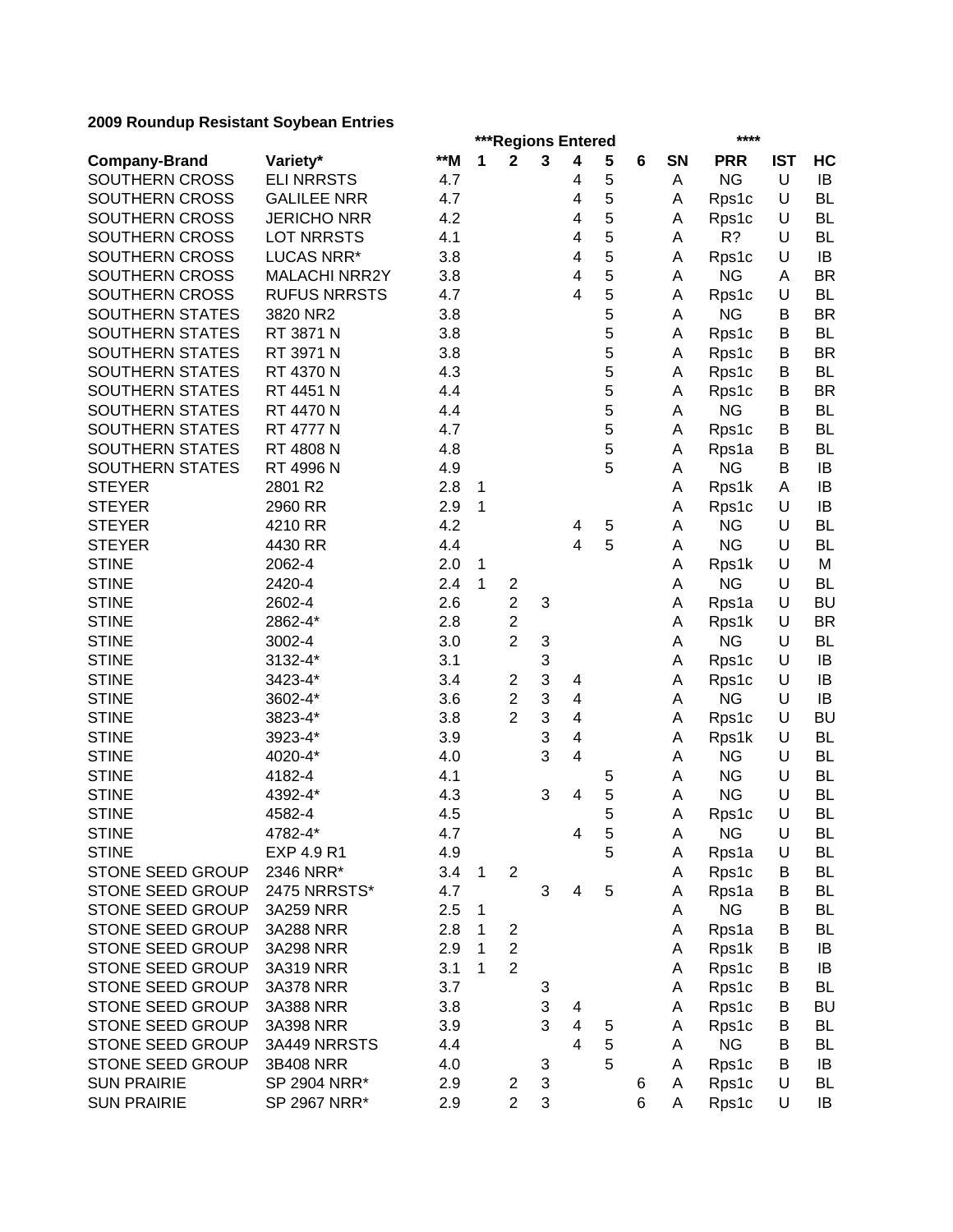|                      | ***Regions Entered<br>**** |       |   |                         |   |   |   |   |           |            |            |           |
|----------------------|----------------------------|-------|---|-------------------------|---|---|---|---|-----------|------------|------------|-----------|
| <b>Company-Brand</b> | Variety*                   | $**M$ | 1 | $\mathbf 2$             | 3 | 4 | 5 | 6 | <b>SN</b> | <b>PRR</b> | <b>IST</b> | HC        |
| <b>SUN PRAIRIE</b>   | SP 3404 NRR*               | 3.4   |   | 2                       | 3 |   |   | 6 | Α         | <b>NG</b>  | U          | <b>BL</b> |
| <b>SUN PRAIRIE</b>   | SP 3430 NRR*               | 3.4   |   | $\overline{c}$          | 3 |   |   | 6 | Α         | Rps1c      | U          | <b>BL</b> |
| <b>SUN PRAIRIE</b>   | SP 3567 NRR*               | 3.5   |   | $\overline{c}$          | 3 |   |   | 6 | Α         | Rps1c      | U          | <b>BL</b> |
| <b>TRISOY</b>        | 2973 RR(CN)                | 2.9   |   | $\overline{2}$          |   |   |   |   | Α         | Rps1k      | U          | <b>BR</b> |
| <b>TRISOY</b>        | 29Z0 R2                    | 2.9   |   | $\overline{c}$          |   |   |   |   | Α         | Rps1c      | A          | IB        |
| <b>TRISOY</b>        | 31Z0 R2                    | 3.1   |   | $\overline{2}$          | 3 |   |   |   | Α         | Rps1c      | A          | IB        |
| <b>TRISOY</b>        | 32X0 R2                    | 3.2   |   |                         | 3 |   |   |   | Α         | Rps1c      | Α          | IB        |
| <b>TRISOY</b>        | 32Z0 R2                    | 3.2   |   | $\overline{2}$          | 3 |   |   |   | Α         | Rps1c      | Α          | IB        |
| <b>TRISOY</b>        | 34Z9 R2                    | 3.4   |   |                         | 3 |   |   |   | Α         | Rps1c      | Α          | IB        |
| <b>TRISOY</b>        | 35Z0 R2                    | 3.5   |   |                         | 3 |   |   |   | Α         | Rps1k      | Α          | IB        |
| <b>TRISOY</b>        | 3675 RR(CN)                | 3.6   |   |                         |   | 4 |   |   | Α         | Rps1c      | U          | <b>BL</b> |
| <b>TRISOY</b>        | 3895 RR(CN)                | 3.8   |   |                         | 3 |   |   |   | Α         | Rps1c      | U          | <b>BU</b> |
| <b>TRISOY</b>        | 38Z0 R2                    | 3.8   |   |                         |   | 4 |   |   | A         | <b>NG</b>  | Α          | <b>BU</b> |
| <b>TRISOY</b>        | 3977 RR(CN)                | 3.9   |   |                         | 3 |   |   |   | А         | Rps1c      | U          | <b>BL</b> |
| <b>TRISOY</b>        | 40Z0 R2                    | 4.0   |   |                         |   | 4 |   |   | A         | <b>NG</b>  | A          | <b>BL</b> |
| <b>TRISOY</b>        | 4184 RR(CN)                | 4.1   |   |                         |   | 4 |   |   | А         | <b>NG</b>  | U          | <b>BL</b> |
| <b>TRISOY</b>        | 4275 RR(CN)                | 4.2   |   |                         |   | 4 | 5 |   | A         | <b>NG</b>  | U          | <b>BL</b> |
| <b>TRISOY</b>        | 4586 RR(CN)                | 4.5   |   |                         |   | 4 | 5 |   | A         | <b>NG</b>  | U          | <b>BL</b> |
| <b>TRISOY</b>        | 4760 RR(CN)                | 4.7   |   |                         |   |   | 5 |   | Α         | <b>NG</b>  | U          | <b>BL</b> |
| <b>TRISOY</b>        | 4788 RR(CN)                | 4.7   |   |                         |   |   | 5 |   | Α         | Rps1c      | U          | <b>BL</b> |
| <b>WILKEN</b>        | <b>W 2310 NRR</b>          | 2.1   |   | $\overline{c}$          |   |   |   |   | Α         |            | B          | IB        |
| <b>WILKEN</b>        | <b>W 2311 NRR</b>          | 2.1   |   | 2                       |   |   |   |   |           | Rps1k      | В          | BL        |
| <b>WILKEN</b>        | W 2320 NRR*                | 2.2   |   | $\overline{c}$          |   |   |   |   | Α         | Rps1c      | B          | IB        |
|                      |                            |       |   |                         |   |   |   |   | Α         | Rps1k      |            |           |
| <b>WILKEN</b>        | W 2330 NRR<br>W 24R44 N    | 2.3   |   | $\overline{c}$          |   |   |   |   | Α         | Rps1k      | B          | M         |
| <b>WILKEN</b>        |                            | 2.4   |   | $\overline{c}$          |   |   |   |   | Α         | Rps1k      | Α          | IB        |
| <b>WILKEN</b>        | W 2664 NRR*                | 2.6   |   | $\overline{\mathbf{c}}$ |   |   |   |   | Α         | Rps1k      | B          | BL        |
| <b>WILKEN</b>        | W 2667 NRR*                | 2.6   |   | $\overline{\mathbf{c}}$ |   |   |   |   | Α         | Rps1k      | B          | IB        |
| <b>WILKEN</b>        | <b>W 2871 NRR</b>          | 2.7   |   | $\overline{c}$          |   |   |   |   | Α         | Rps1k      | B          | IB        |
| <b>WILKEN</b>        | <b>W 2881 NRR</b>          | 2.8   |   | $\overline{c}$          |   |   |   |   | Α         | Rps1k      | B          | <b>BR</b> |
| <b>WILKEN</b>        | W 2889 NRR*                | 2.8   |   | $\overline{c}$          |   |   |   |   | A         | Rps1c      | B          | <b>BL</b> |
| <b>WILKEN</b>        | W 2993 NRR                 | 2.9   |   | 2                       |   |   |   |   | Α         | Rps1k      | В          | <b>BR</b> |
| <b>WILKEN</b>        | W 29R91 N                  | 2.9   |   | $\overline{c}$          |   |   |   |   | Α         | Rps1k      | Α          | IB        |
| <b>WILKEN</b>        | W 3426 NRR                 | 3.2   |   | 2                       |   |   |   |   | Α         | Rps1c      | B          | IB        |
| <b>WILKEN</b>        | W 3432 NRR                 | 3.2   |   | $\overline{2}$          |   |   |   |   | Α         | Rps1c      | B          | IB        |
| <b>WILKEN</b>        | W 3434 NRR                 | 3.5   |   |                         | 3 |   |   |   | Α         | Rps1c      | В          | BL        |
| <b>WILKEN</b>        | <b>W 3459 NRR</b>          | 3.5   |   |                         | 3 |   |   |   | Α         | Rps1c      | B          | <b>BU</b> |
| <b>WILKEN</b>        | <b>W 3465 NRR</b>          | 3.6   |   |                         | 3 |   |   |   | Α         | Rps1c      | Β          | <b>BL</b> |
| <b>WILKEN</b>        | <b>W 3479 NRR</b>          | 3.7   |   |                         | 3 |   |   |   | Α         | Rps1c      | B          | <b>BU</b> |
| <b>WILKEN</b>        | <b>W 3487 NRR</b>          | 3.8   |   |                         | 3 |   |   |   | A         | Rps1c      | В          | <b>BU</b> |
| <b>WILKEN</b>        | <b>W 3488 NRR</b>          | 3.8   |   |                         | 3 |   |   |   | Α         | Rps1c      | B          | IB        |
| <b>WILKEN</b>        | W 34R03 N                  | 3.0   |   | 2                       |   |   |   |   | A         | Rps1c      | Α          | IB        |
| <b>WILKEN</b>        | W 34R17 N                  | 3.1   |   | $\overline{c}$          |   |   |   |   | Α         | Rps1c      | Α          | IB        |
| <b>WILKEN</b>        | W 34R28 N                  | 3.2   |   | $\overline{2}$          |   |   |   |   | Α         | Rps1c      | Α          | IB        |
| <b>WILKEN</b>        | W 34R66 N                  | 3.6   |   |                         | 3 |   |   |   | Α         | R?         | Α          | M         |
| <b>WILKEN</b>        | W 34R84 N                  | 3.8   |   |                         | 3 |   |   |   | Α         | R?         | A          | <b>BR</b> |
| <b>WILKEN</b>        | <b>W 3577 NRR</b>          | 3.7   |   |                         | 3 |   |   |   | Α         | Rps1c/k    | В          | <b>BU</b> |
| <b>WILKEN</b>        | W 3592 NRR                 | 3.9   |   |                         | 3 |   |   |   | Α         | Rps1c      | В          | <b>BL</b> |
| <b>WILKEN</b>        | W 35R95 N                  | 3.9   |   |                         | 3 |   |   |   | A         | R?         | В          | <b>BL</b> |
| <b>WILLCROSS</b>     | RY 5290 N                  | 2.9   |   | $\overline{\mathbf{c}}$ |   |   |   |   | Α         | Rps1c      | A          | IB        |